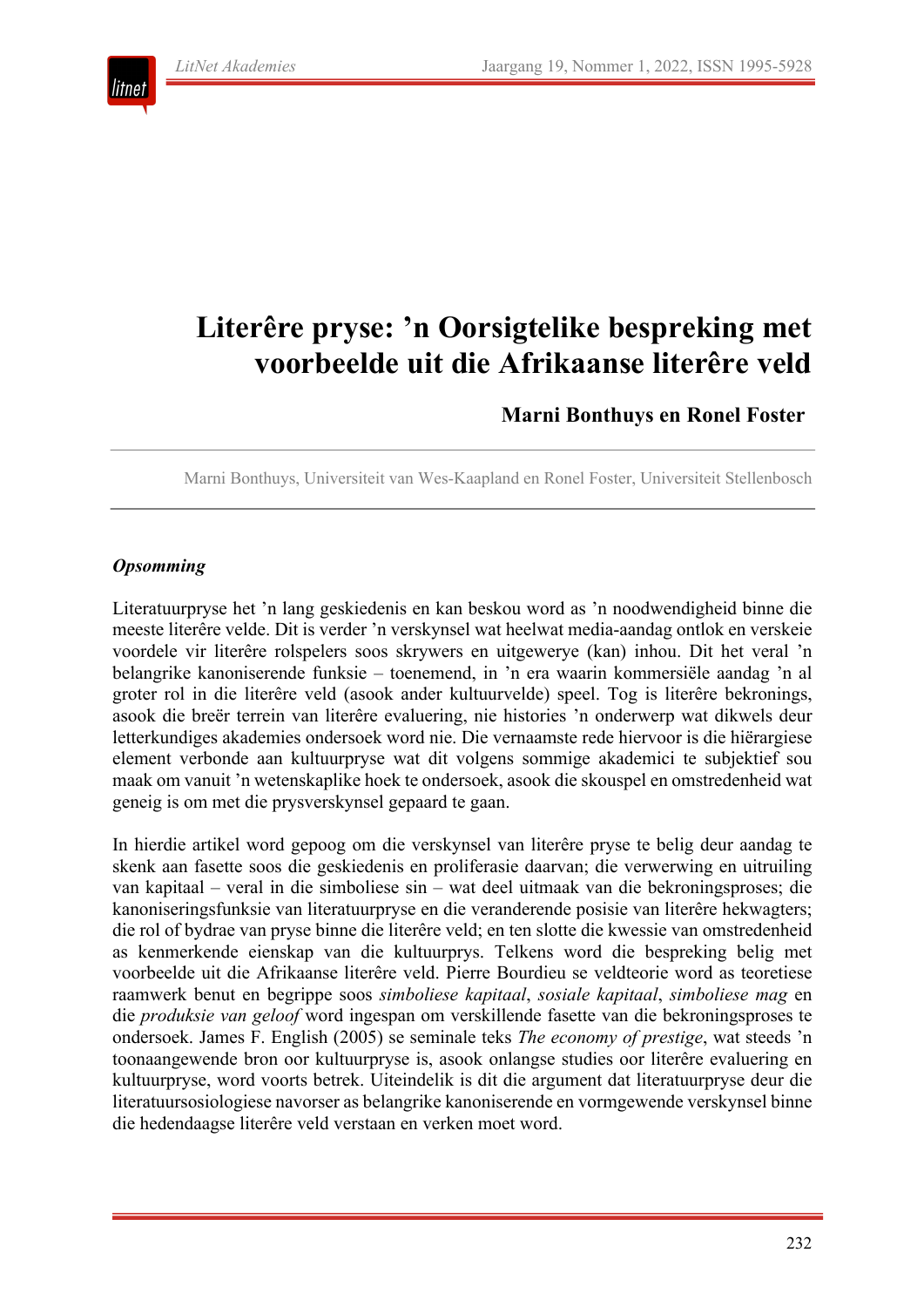

**Trefwoorde:** Afrikaanse literêre veld; Pierre Bourdieu; hekwagters; kanonisering; literatuurpryse; literêre evaluering

#### *Abstract*

## **Literary prizes: A brief overview and discussion of literary prizes with examples from the Afrikaans literary field**

Literary prizes have a long history in most literary fields and are known to generate media attention for authors and other literary role players, such as publishers. It has become an important mechanism of canonisation, especially since commercial attention is increasingly becoming a determining factor within the broader cultural field. Traditionally, literary prizes have, however, not been a topic that garnered much academic interest. The reason for this lacuna concerning academic research relates to the hierarchical nature of all cultural prizes, as well as the broader field of literary evaluation, and the perception that it is, therefore, too subjective a process to be investigated scientifically. The phenomenon of literary prizes also tends to be accompanied by showmanship and controversy which the academic literary establishment often finds distasteful. In this article we argue that literary prizes are, however, an important part of the literary field today. Literary critics and researchers who aim to understand how the literary field functions need to be cognisant of the role and impact of prizes.

We explore literary prizes with regard to their history in the cultural field and the proliferation of prizes in the past few decades; the acquisition and exchange of capital – specifically in the symbolic sense – that is part and parcel of the award process; prizes as a canonisation mechanism and the changing nature of literary gatekeepers; the role and impact of prizes within the literary field; and lastly controversy as a distinct characteristic of the awards circuit. Examples from the Afrikaans field are employed to expand on the discussion.

Concerning theory, the framework of literary evaluation is utilised as well as James F. English's (2005) seminal text on cultural prizes, *The economy of prestige*, which is still relevant nearly two decades after publication. The currently available research on the Afrikaans, English and Dutch literary prizes is referenced as well as the field theory of Pierre Bourdieu. Bourdieu's work is discussed at length in English's book as well as in most of the research articles on prizes we reference. Concepts such as *symbolic capital*, *social capital*, *symbolic power* and the *production of belief* are integral to the understanding of the role of awards within the literary field, as the gains derived from the winning of a literary prize are not mainly monetary, even though prize money can be substantial (especially when funded by commercial organisations as is the case, for example, with the kykNET-*Rapport* Book Prizes in Afrikaans). Important prizes within a literary field (the Ingrid Jonker Prize may serve as an example in the Afrikaans field) do not necessarily involve large amounts of money for the authors of the winning texts. Furthermore, popular fiction, rather than more academically acclaimed texts, are the best sellers in most literary fields even though being crowned with a literary prize can increase book sales. When it comes to literary awards, the rewards gained can best be described as *symbolic capital*, a term famously used by Bourdieu (1993, 1994) to explain the functioning of the literary field.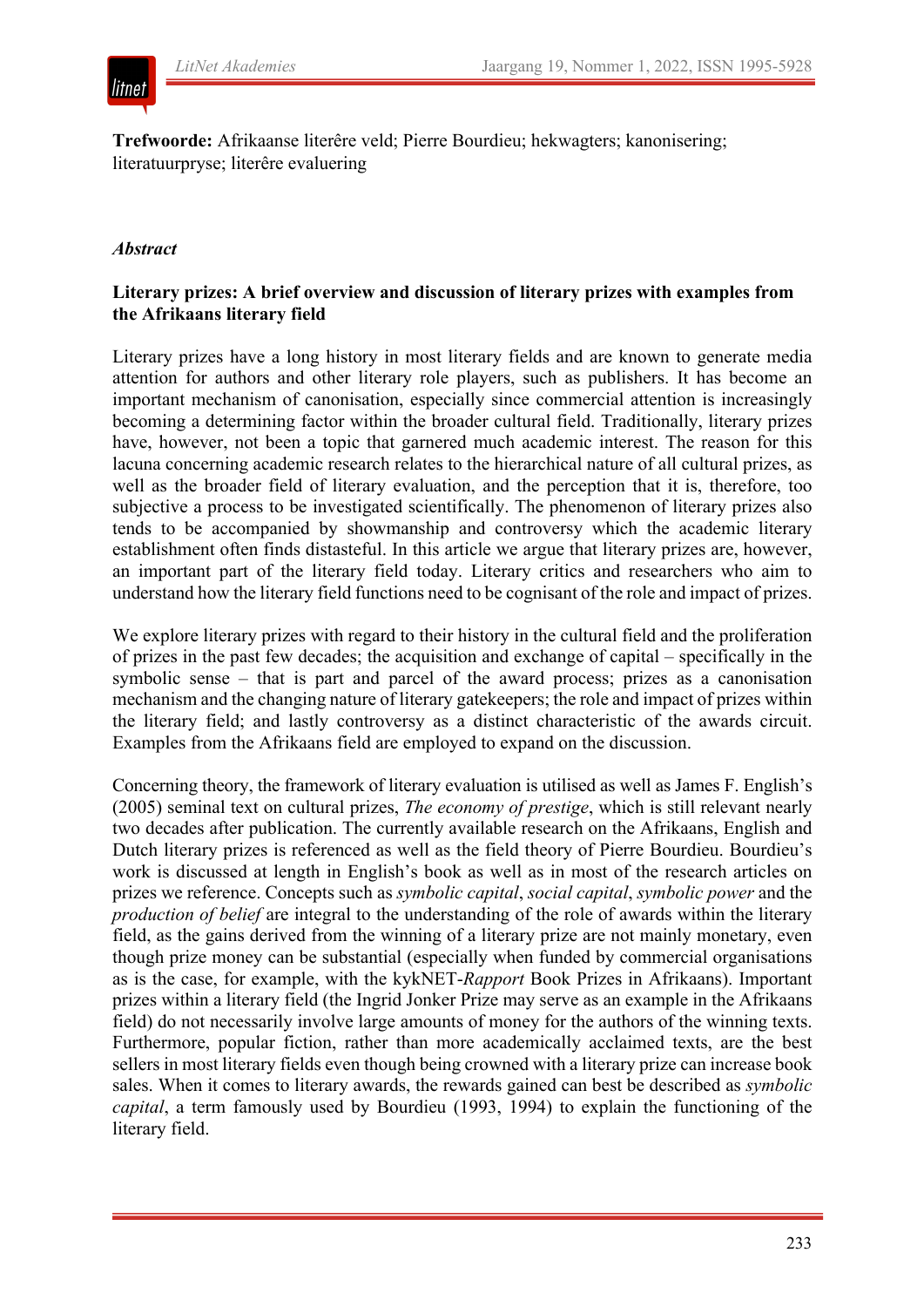

*Symbolic capital* indicates recognition and prestige. *Social capital*, another term employed by Bourdieu to refer to status and influence, is also very relevant on the awards circuit. Authors who win many literary prizes can even become literary celebrities in a particular literary field. With this in mind, the role of showmanship and controversy becomes apparent, since celebrity feeds off publicity – something which literary awards seem to generate, particularly when contention and disputes accompany the prize or prize event. To illustrate this phenomenon of media attention several Afrikaans examples are mentioned in the article, such as the controversy surrounding the impact of Afrikaner nationalism on certain historical awards made by the South African Academy for Science and Art, the non-awarding of the Ingrid Jonker Prize in 2010, the race debacle surrounding the judging of the Media24 Books Literary Awards in 2020 and Johann de Lange's recent refusal of the South African Literary Award (SALA) for Poetry in 2021. As many researchers have noted, capital intraconversion is, therefore, an important aspect of literary prizes. Winners (and, in some cases, nominees as well) gain symbolic or social capital after receiving a literary award. This leads to media attention which results in economic gains and symbolic capital for other agents (such as publishers) involved in the production of the prizewinning text. The celebrity status of the winners also promotes the symbolic and cultural capital of the prize as well as of the organisation which issues the prize.

English (2005) repeatedly makes the point that there has been a "proliferation of modern cultural prizes" since the 1900s. This development is also apparent in Afrikaans, although somewhat later in the 20th century and 21st century than abroad. Literary prizes as a form of literary evaluation essentially contribute to the canonisation of literature, just like other forms of literary evaluation, such as literary criticism and literary education / academia. The argument is, however, made by some researchers that literary criticism (as well as education) is being replaced by new gatekeepers such as new types of literary prizes and social media. Websites dedicated to books, like Goodreads, and social media groups, like the Afrikaans Facebook group Lekkerleesboekrak, play an increasingly large role in the marketing and reviewing of books. Literary prizes of a commercial nature are also playing an increasingly important role. Traditionally scientific academies or organisations with government affiliations dominated the award sector. To this day a prize such as the renowned Hertzog Prize of the South African Academy for Science and Art is the most important literary prize in Afrikaans. Prizes of a large monetary value and wide media reach, like the kykNET-*Rapport* Book Prizes in Afrikaans, are, however, also growing in importance. This trend of shifts in the type of gatekeeping in a literary field is a worldwide phenomenon and is resulting in a more rapid canonisation process, often influenced by commercial factors.

De Nooy (1988) created categories or statuses to distinguish between the importance and canonising impact of various literary awards. He placed older awards with large prize money for oeuvres, administrated by academies or the government, first (such as the Hertzog Prize); then smaller yet established prizes with longer histories and/or big prize money in the middle group (for example the kykNET-*Rapport* Book Prizes, W.A. Hofmeyr Prize and the Ingrid Jonker Prize in Afrikaans); and debut prizes with small prize money and short histories (such as the Protea Poetry Prize in Afrikaans) in the last or "lowest" category. De Nooy's categories are somewhat dated today, and as illustrated in the article the division of existing literary prizes into the different categories is problematic.

With regard to the role of prizes, various impacts (social, institutional, political, ideological and economical) are mentioned and briefly discussed together with relevant examples from the Afrikaans literary field. Ultimately, the awards process is part of what Bourdieu calls the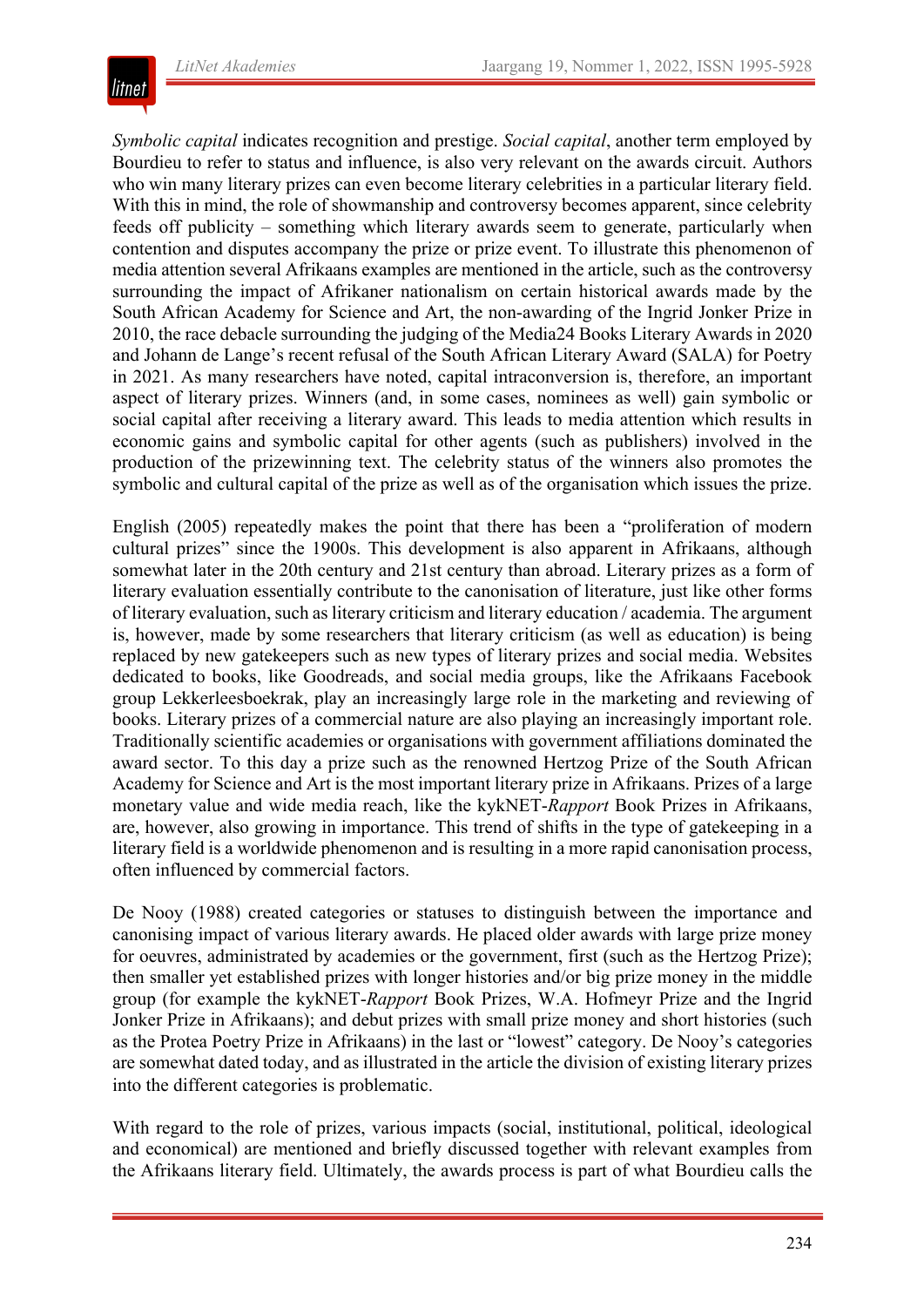

*production of belief* which lies at the root of the formation of the literary field. It consists in the idea that art (or literature) has intrinsic value which can be identified through processes such as literary evaluation. Awards, according to this belief, can and should judge literature in a sort of political, social and economic vacuum and reward "the best text". In this article we try to unpack the process and role of awards by exploring the phenomenon as not merely a mechanism to identify "the best literature". We also aim to illustrate the importance of prizes when it comesto the understanding of the functioning of the literary field and literary gatekeeping today.

**Keywords:** Afrikaans literary field; Pierre Bourdieu; canonisation; gatekeeping; literary evaluation; literary prizes

## **1. Inleiding**

In die eerste sin van English (2005:1) se *The economy of prestige*, 'n toonaangewende studie oor kultuurpryse, word betoog: "This is a book about prizes in literature and the arts, the stunning rise of which over the past hundred years is one of the great untold stories of modern cultural life." Hy illustreer in hierdie boek dat kultuurpryse by uitstek gemoeid is met die ekonomiese dimensies van kultuur en, in die terminologie gemunt deur die sosioloog Pierre Bourdieu, met simboliese, kulturele en sosiale kapitaal. Tog is dit, soos English suggereer, nie 'n terrein wat heelwat akademiese navorsing ontlok nie – 'n waarneming deur Bonthuys (2016) en Paauwe (2017) herhaal wat Afrikaans en Nederlands betref.

Meer navorsing oor bekronings het wél sedert die publikasie van English se boek verskyn – naas Bonthuys (2016) en Paauwe (2017) ook Childress, Rawlings en Moeran (2016), Van Jaarsveld (2017), Erasmus-Alt (2019) Stinson (2019) en De Greve en Martens (2021) wat in die afgelope vyf jaar in Afrikaans, Nederlands en Engels studies oor literêre pryse gepubliseer het.<sup>1</sup> Literatuurpryse bly egter 'n beperkte wetenskaplike navorsingsterrein in vergelyking met ander literêre ondersoeksvelde, met English (2005) se teks as een van die belangrikste akademiese bronne oor die onderwerp wat in ál bogenoemde studies bespreek of vermeld word.

*Proliferation of prizes* is 'n frase wat telkens woordeliks voorkom in navorsing oor die wyse waarop literatuurpryse toegeneem het in die laaste paar dekades – sien ook Norris (2006) en Best (2008) – en wat dus oorgeneem word in hierdie artikel. Hierdie proliferasie word volgens English (2005:3) dikwels heel sinies bestempel as tekenend van 'n samelewing wat volledig verbruikersgerig is en net in terme van beroemdheid en (kommersiële) sukses aan artistieke prestasie dink. Pryse verteenwoordig hiervolgens 'n besmetting eerder as 'n viering van kuns. English (2005:3–4) sien egter "the wild proliferation of prizes since about 1900" as een van die belangrikste rolspelers binne die kultuurveld – "a key to transformations in the cultural field as a whole". Hy vervolg: "And in the specific workings of prizes – their elaborate machineries of nomination and election, presentation and acceptance, sponsorship, publicity, and scandal – it finds evidence of the new arrangements and relationships that have come to characterize that field."

English (2005:7–10) steun dus 'n meer realistiese beskouing van die implikasies en rol van pryse eerder as 'n blote negering daarvan (as die kommersialisering van kuns) óf as die mitologisering daarvan (as 'n profetiese uitwysing van "ware" of "groot" kuns). In ons artikel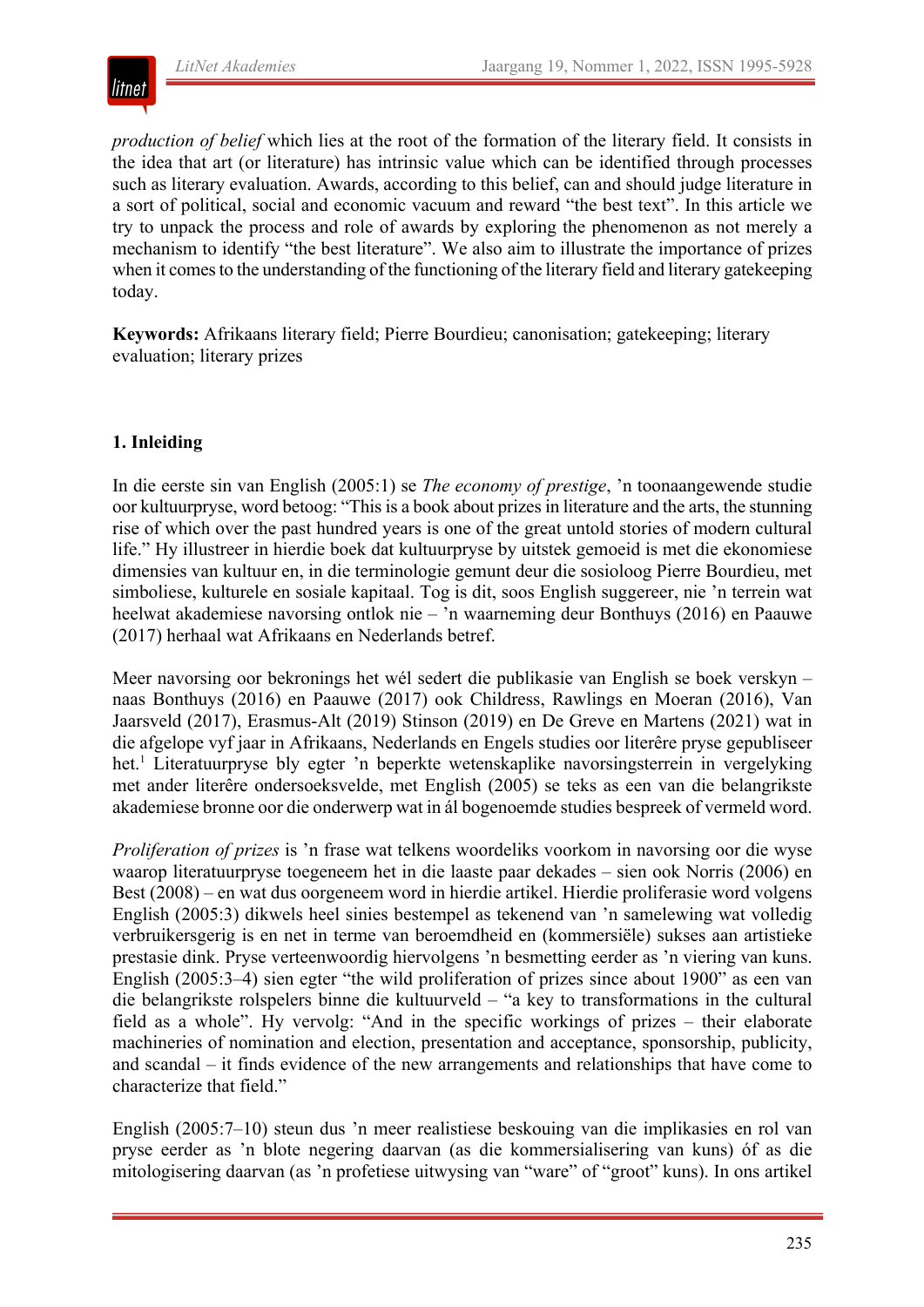

word 'n soortgelyke argument gevoer. Literatuurpryse speel 'n toenemend belangrike rol in die literêre veld – al gaan dit dikwels gepaard met omstredenheid en 'n mate van kulturele skouspel. Dit is 'n toonaangewende vorm van literêre evaluering, 'n belangrike kanoniseringsmeganisme en 'n terrein waar kapitaaluitruiling ("capital intraconversion" of "transformation of capital") plaasvind. Om hierdie rede behoort literêre pryse wetenskaplik ondersoek te word. Die meganisme van hierdie verskynsel en wat dit oor die eietydse literêre veld sê, behoort vir álle literatuursosiologiese ondersoekers van belang te wees.

#### **2. Teoretiese vertrekpunte: Literêre evaluering en Bourdieu se veldteorie**

Aangesien literêre pryse waardeoordele asook die hiërargisering van tekste behels, behoort dit tot die gebied van literêre evaluering. Viljoen (2013) wys uit die staanspoor in die lemma oor literêre evaluering op *Literêre terme en teorieë* se webtuiste daarop dat die evaluering van literatuur 'n "polisemiese begrip" is, juis omdat dit die toekenning van waarde inhou. Die proses van waardetoekenning het 'n sterk subjektiewe element en Viljoen (2013) wys, soos English, daarop dat dit gevolglik 'n navorsingsterrein is wat dikwels vermy word, aangesien dit as onwetenskaplik en omstrede beskou word. Die ironie is egter dat, soos Hinderer (1969:54) opmerk, die blote keuse van 'n teks vir bespreking, hetsy as voorgeskrewe teks in die onderwys of as die onderwerp van 'n akademiese bespreking, reeds 'n aanduider van literêre waarde is. Van Gorp, Delabastita en Ghesquiere (2007:158) onderskei voorts evaluering as die derde faset van literêre kritiek naas ontleding en interpretasie: "Terwijl analyse en interpretatie zich bij de 'objectieve' tekstuele gegevens trachten te houden, worden we in de evaluatie geconfronteerd met normen en waarden." Die literatuurkritiek is naamlik, soos resensering, die institusie waar literêre evaluering die opmerklikste plaasvind. Wanneer literêre evaluering ondersoek word, staan die begrippe *intrinsieke waarde* en *ekstrinsieke waarde* sentraal, met eersgenoemde wat volgens Hirsch (1969:25–32) te make het met aspekte eie aan die teks (byvoorbeeld genrevereistes, digtheid en struktuur), terwyl laasgenoemde betrekking het op faktore buite die teks (politiek, moraliteit, ideologie en smaak).

Die breë veld van literêre evaluering is dus nog altyd met omsigtigheid deur wetenskaplike navorsers benader. Met die ontwikkeling van die resepsie-estetika in die laat 1960's het akademiese studies waarin literêre kritiek, en spesifiek resensies waar eksplisiete waardeoordele oor letterkunde sentraal staan, egter meer algemeen geraak. Van Rees, Janssen en Verboord (2006:242) stel dit dat die literatuurkritiek die institusie is wat tradisioneel die belangrikste rol binne die literêre veld gespeel het ten opsigte van die erkenning van kultuurprodukte as legitieme vorme van kultuur. Spinoy (2008:9–10) beskou literêre pryse as 'n meer eietydse manifestering van hierdie literêre institusie. Hy vermeld ook die rol van die literatuuronderwys as kanoniserende institusie. Die literatuuronderwys het egter volgens Spinoy (2008:13) agteruitgegaan (al minder studente studeer letterkunde) en literêre kritiek is gemarginaliseer (koerante en tydskrifte bestee minder bladruimte daaraan). Hierdie sentiment oor die agteruitgang van literatuurkritiek en die literatuuronderwys (op skool én universiteit) word herhaal deur Bernaerts (2017:182) wat ook die belang van "nieuwe structuren en instituties" (soos literêre pryse) benadruk. In 'n 2021-artikel stel De Greve en Martens dit dat daar 'n onlangse toename in akademiese belangstelling in literêre pryse en literatuurkritiek in die algemeen is. Hulle meld egter dat die fokus in talle van hierdie studies steeds op die druk is wat tradisionele literêre institusies as sogenaamde hekwagters beleef. De Greve en Martens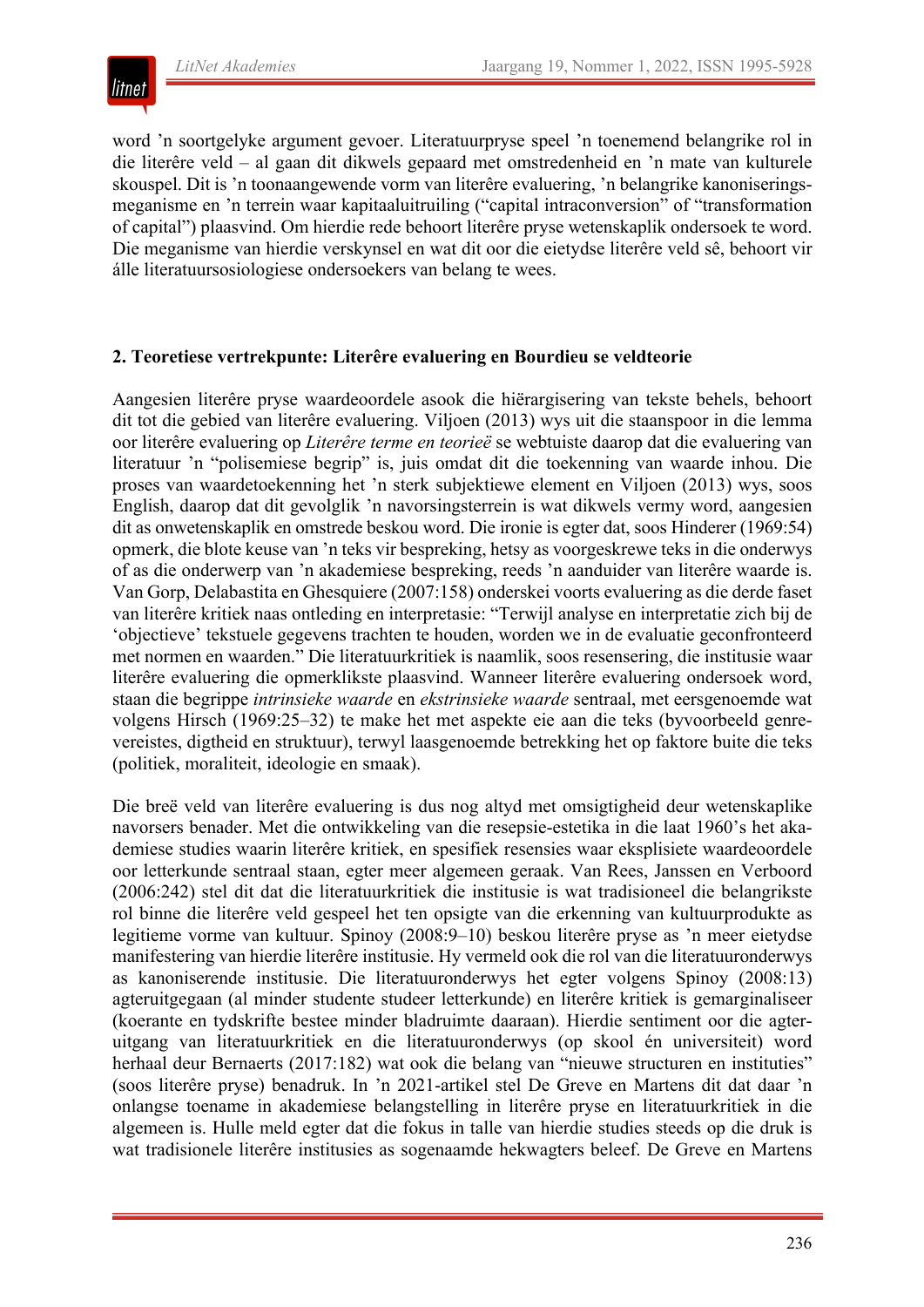

(2021) asook Driscoll (2013) het dit veral oor die rol van sosiale media – 'n faktor wat ook later in hierdie artikel met betrekking tot die Afrikaanse konteks belig sal word.

English (2005:7) skryf die belangrike rol wat pryse binne die kultuurveld (en dus literêre veld) speel toe aan die feit dat dit tans die beste instrument vir "capital intraconversion" is. Hy span Bourdieu se teorieë in wanneer hy die rol van pryse omskryf, naamlik dat pryse gebruik word om kulturele kapitaal om te sit in onderskeidelik ekonomiese kapitaal, sosiale kapitaal en politieke kapitaal (English 2005:10–2). Bourdieu is bekend vir sy veldteorie waarmee hy die werking van die kulturele establishment beskryf en verduidelik. Dit is sy sentrale argument dat die kompetisie om mag tussen verskillende agente (oftewel rolspelers) die formasie van die kultuurveld bepaal. Mag in kultuurvelde (byvoorbeeld die literêre veld) is egter nie noodwendig iets konkreets soos in die ekonomiese of politieke veld nie, maar, aldus Bourdieu (1993, 1994), iets meer abstraks – hy noem dit *simboliese mag*, soos erkenning en prestige. Hy gebruik die begrippe *sosiale kapitaal* of *status* (wat dui op beroemdheid of bekendheid in die veld) en *kulturele kapitaal* (wat dui op byvoorbeeld akademiese opleiding) om hierdie abstrakte bates te verwoord. Bourdieu se navorsing sentraliseer dus kwessies soos waardetoekenning en hiërargisering en maak die argument dat sogenaamde *intrinsieke waarde* merendeels met mag te make het. Hy gebruik voorts die begrip *produksie van geloof* om die voortdurende produksie van die "'charismatic' ideology" dat kuns intrinsieke waarde het, te beskryf (Bourdieu 1993:76). Die produksie van geloof gaan dus om die sirkulasie van bepaalde idees wat al so gevestig is dat dit as algemene kennis of waarhede aanvaar word: "a whole philosophical doxa carried along by intellectual rumour" (Bourdieu 1993:32).

Soos English (2005) word Bourdieu se veldteorie deur die meerderheid navorsers gebruik wat wel oor literatuurpryse skryf. In 'n bron oor die Australiese literêre veld skryf Stinson (2013:211): "I think that the Bourdieusian notion of symbolic capital remains particularly useful for indexing the relative prestige and influence of institutions like prizes, whose value cannot be captured in economic terms alone." Administrateurs, beoordelaars, borge, kunstenaars en ander persone betrokke by pryse is hiervolgens agente van hierdie binneveldse proses van kapitaaluitruiling, en pryse help om kulturele transaksies tussen dié rolspelers te fasiliteer.

Oor die sirkulêre uitwisseling van simboliese mag verbonde aan 'n prystoekenning skryf English (2005:122–3):

Indeed, it is the first axiom among prize administrators that the prestige of a prize is reciprocally dependent on the prestige of its judges. […] The stature of the judges guarantees the stature of the prize (hence, among other things, the willingness of the designated recipient to accept it), and the stature of the prize guarantees the honor associated with judging it.

Ook Childress e.a. (2017:50–1) beklemtoon dat dit nie net tekste, skrywers en uitgewers is wat bekroon of vereer word tydens die prystoekenningsproses nie, maar dat "consecration is a fundamentally relational social process in which power is symbolically defined and redefined as based upon positions within an underlying field of contestation". Beoordelaars, prysborge, literêre genres en selfs universiteite (dink byvoorbeeld aan bekroonde tekste wat spruit uit MA's in kreatiewe skryfwerk of bekroonde skrywers wat aan universiteite doseer) verwerf simboliese kapitaal in die proses.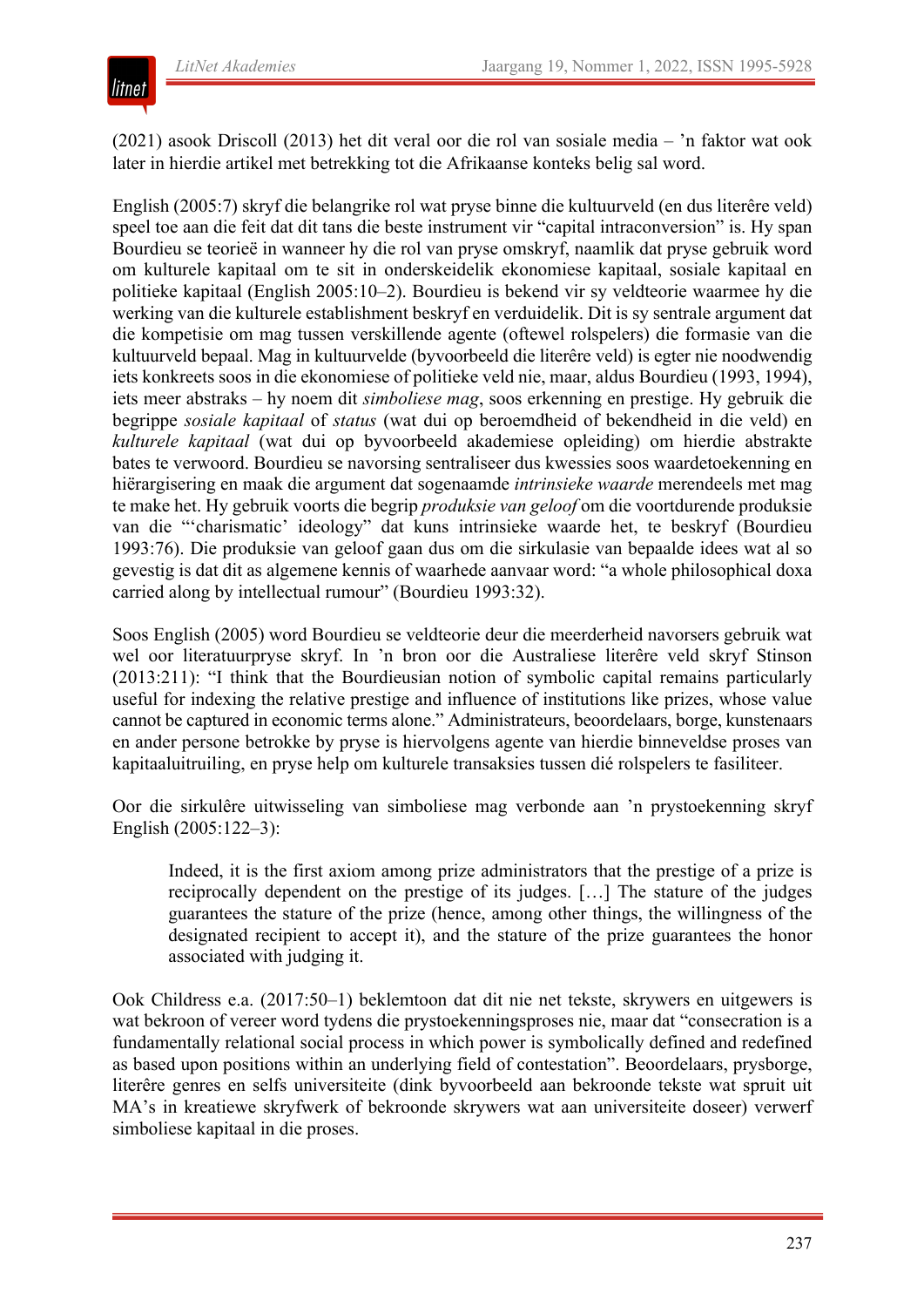

#### **3. Agtergrond: Die proliferasie van pryse**

English (2005:18–9) herhaal dikwels dat daar in die 1900's 'n groot toename in kultuurpryse regoor die wêreld was. Hy gee te kenne dat dit toegeskryf kan word aan faktore soos bevolkingsgroei; ekonomiese ontwikkelings en die toename in die beskikbaarheid van produkte en dienste, asook die geweldige groei wat kulturele praktyke betref – byvoorbeeld die produksie en verkoop van boeke, kaartjies vir kultuurgeleenthede (soos die opkoms van verskeie kultuurfeeste in Suid-Afrika) en kunsprodukte. Verroen (1995:244) skryf oor die Nederlandse literêre veld dat die persepsie bestaan dat álle "invloedrijke schrijvers" op die een of ander stadium met 'n literêre prys bekroon sal word – 'n sentiment herhaal deur Stinson (2013:210) oor die Australiese boekbedryf. 'n Mens sou kon veronderstel dat hierdie aanname wat Verroen en Stinson vermeld, selfs meer algemeen is in kleiner letterkundes, soos dié van Nederlands en Australiese Engels, en ook dan Afrikaans. English (2005:28–30) herlei die proliferasie van pryse na die ontstaan van die Nobelprys vir literatuur in 1901, terwyl Street (2005:821) die toename in pryse as 'n gevolg van die ontwikkeling van die kapitalisme in die 18de eeu beskou. Laasgenoemde verbind die ontstaan van die literêre prys soos ons dit vandag ken (English verwys deurgaans in sy boek na die "modern" kultuurprys) met die instelling van die Franse Prix Goncourt vir literatuur in 1903.

Volgens English (2005:60–3) is die proses van die proliferasie van pryse die gevolg van die feit dat elke prys 'n bepaalde sosiale agenda het wat die deur oopmaak vir 'n nuwe prys wat opgestel word téén hierdie agenda en weer 'n ander agenda voorstaan. Die skep van nuwe pryse is dus uiteraard 'n vorm van magsverkryging, aangesien 'n persoon of 'n instansie hul bepaalde agenda of kriterium die uitgangspunt van 'n prys maak om hul posisie in die veld te vestig. 'n Afrikaanse voorbeeld hier is die Protea Poësieprys wat volgens Kleyn (2013:106) deur Protea Boekhuis ingestel is in 'n poging om die "status van die Afrikaanse poësie te bevestig". Hierdie uitgewery, wat, soos Kleyn (2013:76) aandui, sedert 1999 'n belangrike bydrae op die gebied van Afrikaanse digbundels lewer, sou uiteraard baat by (nog) 'n prys vir Afrikaanse poësie. Uit die stal van Protea Boekhuis se grootste kompetisie wat die publikasie van Afrikaanse digbundels betref, naamlik NB-uitgewers (sien Venter 2006:567),<sup>3</sup> kom die Media24-boekpryse wat van die mees gekanoniseerde literatuurpryse in die Afrikaanse literêre veld insluit. Een van hierdie pryse, die W.A. Hofmeyr-prys, is van die oudstes in Afrikaans volgens Pople (2019) en bestaan al sedert 1954 (Erasmus-Alt 2019:114). Die Protea Poësieprys is tydens die Versindaba-fees uitgereik en is net tussen 2005 en 2011 toegeken totdat hierdie fees by die Woordfees ingelyf is (Esterhuizen 2012). Interessant genoeg word die Elisabeth Eybers-prys, spesifiek vir poësie, kort hierna in 2013 deur Media24 in die lewe geroep (Anoniem 2013).

Een van die wenners van die Protea Poësieprys, Loftus Marais, verower met sy debuut, *Staan in die algemeen nader aan vensters*, ook drie ander Afrikaanse pryse in 2009, naamlik die Eugène Maraisprys, die Ingrid Jonker-prys en die Universiteit van Johannesburg se debuutprys (UJ-debuutprys) (De Vries 2011). Die verskynsel dat sekere tekste veelvuldige pryse verower, dui daarop dat die stelling nie bloot gemaak kan word dat literêre pryse tekste aan die hand van die spesifieke toekennings se onderskeie agendas of kriteria bekroon nie. Die argument sou gemaak kon word dat die veelbekroondheid van 'n teks juis meegebring word deur die literêre waarde daarvan. English (2005:334) se verklaring hiervoor is egter dat daar 'n "winner-takes-all"-paradigma ontstaan waar die media kennis neem van "celebrities" (Erasmus-Alt (2019:81–2) verwys na die "literêre glanspersoon") en gevolglik hierdie skrywers se werk by voorkeur bekroon. Childress e.a. (2017:50) maak 'n soortgelyke argument as English en skryf: "[N]othing succeeds like success." Ook Bonthuys (2016) betoog in haar proefskrif dat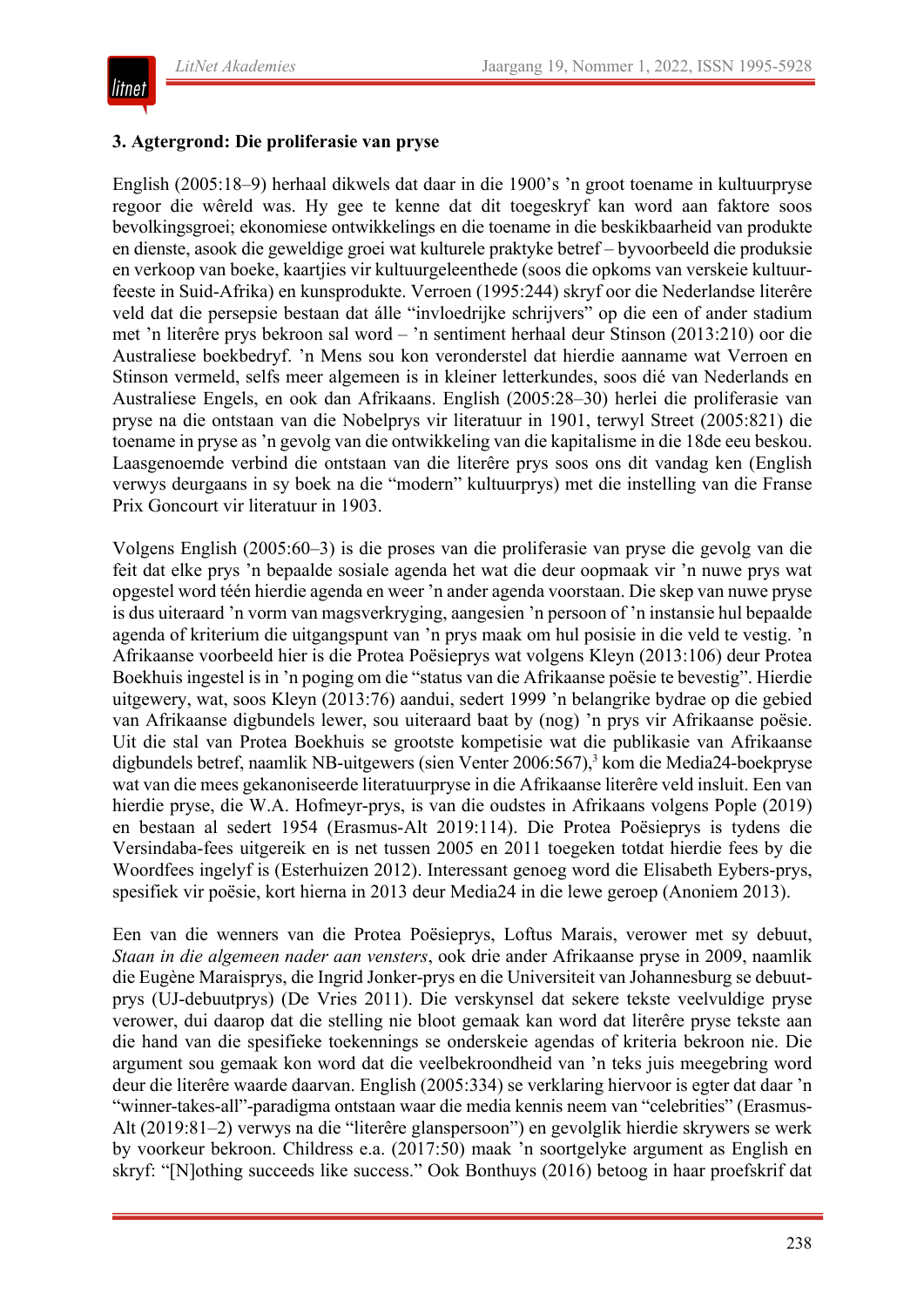

veelbekroonde debuutdigters dikwels al opvallende mediaprofiele opgebou het teen die tyd dat hulle debute pryse wen. Sy verwys hierna as die vestiging van 'n *posture* ('n term gemunt deur Meizoz 2010) wat dui op die (bewuste) medekonstruksie deur die skrywer self en ander rolspelers om 'n bepaalde literêre persona of "postuur" binne die literêre veld tot stand te bring.

Dit blyk dus dat vroeëre sukses (ook in die vorm van bekronings) en sosiale kapitaal as 'n aanbeveling kan dien vir die verowering van verdere literêre pryse. Die argument word dan ook herhaaldelik deur Verdaasdonk (2008:134–5, 143) in verskeie hoofstukke van sy boek oor die Nederlandse literêre veld, *Snijvlakken van de literatuurwetenschap*, gemaak dat bekronings soos die beroemde P.C. Hooft-prijs bepaal word deur watter pryse die betrokke skrywer vantevore verower het. Hierdie verskynsel van "literêre napratery" word uitgebreid opgeteken deur Janssen (1994:195–6) in haar navorsing oor die literêre kritiek. Sy noem dit die "reproduksiemeganisme", terwyl De Nooy (1991:512–4) na die herhalings binne die literêre veld as "orkestrasie" verwys.

Die proliferasie van pryse mag 'n meer onlangse verskynsel wees, maar die instelling van die kultuurprys het sy wortels veel vroeër as die 20ste eeu. Literêre pryse kan naamlik teruggevolg word na die sesde eeu v.C. toe daar jaarlikse feeste in Griekeland plaasgevind het waar kompetisies vir musiek, poësie en drama gehou is (English 2005:30). Heymans (2001:7) skryf ook in die omvattende *Het goud van de Vlaamse letteren. 170 jaar prijzen voor de Nederlandse literatuur in België* dat daar reeds in die Middeleeue rederykerskamers in die omgewing van die hedendaagse Vlaandere bestaan het wat verskeie literêre wedstryde bestuur het. Sedert hierdie begintye kan pryse in verband gebring word met aspekte soos kulturele legitimiteit; dit is egter veral vanaf die Renaissance en Verligting dat die groot nasionale akademies van kuns en literatuur ontstaan het wat pryse toeken en reguleer (English 2005:37).4 Oor hierdie akademies skryf English (2005:38):

The task of the academies, quite apart from their particular missions of aesthetic conservatism or reform (which were ultimately negotiable and indeed, in the last instance, perfectly arbitrary), was that which faces all agents of cultural production, whether individual or institutional: to make themselves definitive authorities or certifiers of value across as large a portion of the cultural field as possible.

Die Suid-Afrikaanse Akademie vir Wetenskap en Kuns is in 1909 gestig en het die uitdruklike doelstelling gehad om Afrikaanse letterkunde te handhaaf en te bevorder (Smuts 2005:1).<sup>5</sup> Hierdie akademie ken 'n aantal gekanoniseerde pryse toe waarvan die Hertzogprys die bekendste is. Dit was die eerste prys wat vir Afrikaanse letterkunde uitgereik is en het in 1914 tot stand gekom (Smuts 2005:3). Die Akademie se verbintenis met Afrikanerwaardesintensiveerskynbaar tydens die hoogty van Afrikanernasionalisme. Van Coller (2010:491) stel dit in hierdie verband dat daar in die geval van die Akademiepryse "'n ruk lank 'n bepaling" was (klaarblyklik tussen 1962 en 1965, hoewel die bronne volgens Van Coller verdeeld is oor die presiese lengte van hierdie periode) dat 'n bekroonde werk "simpatiek [moet] staan teenoor die aspirasies van die Afrikaanse volk". Hy voeg by dat "die sogenaamde 'Beukes-verklaring'" wat Gerhard J. Beukes in 1966 opgestel het "en waarin hy beklemtoon dat die Hertzogprys ''n volksprys' is, hierdie hele verbintenis tussen dié prys en die Afrikanervolk lewend gehou" het selfs nadat bogenoemde bepaling geskrap is. Naas die fokus op die bevordering van 'n bepaalde stel kulturele waardes lei die staatsubsidie wat kultuurakademies ontvang, soos Van Coller (2010:487) aangaande dié Afrikaanse voorbeeld opmerk (wat "'n klein subsidie van die staat ontvang het tot die aanbreek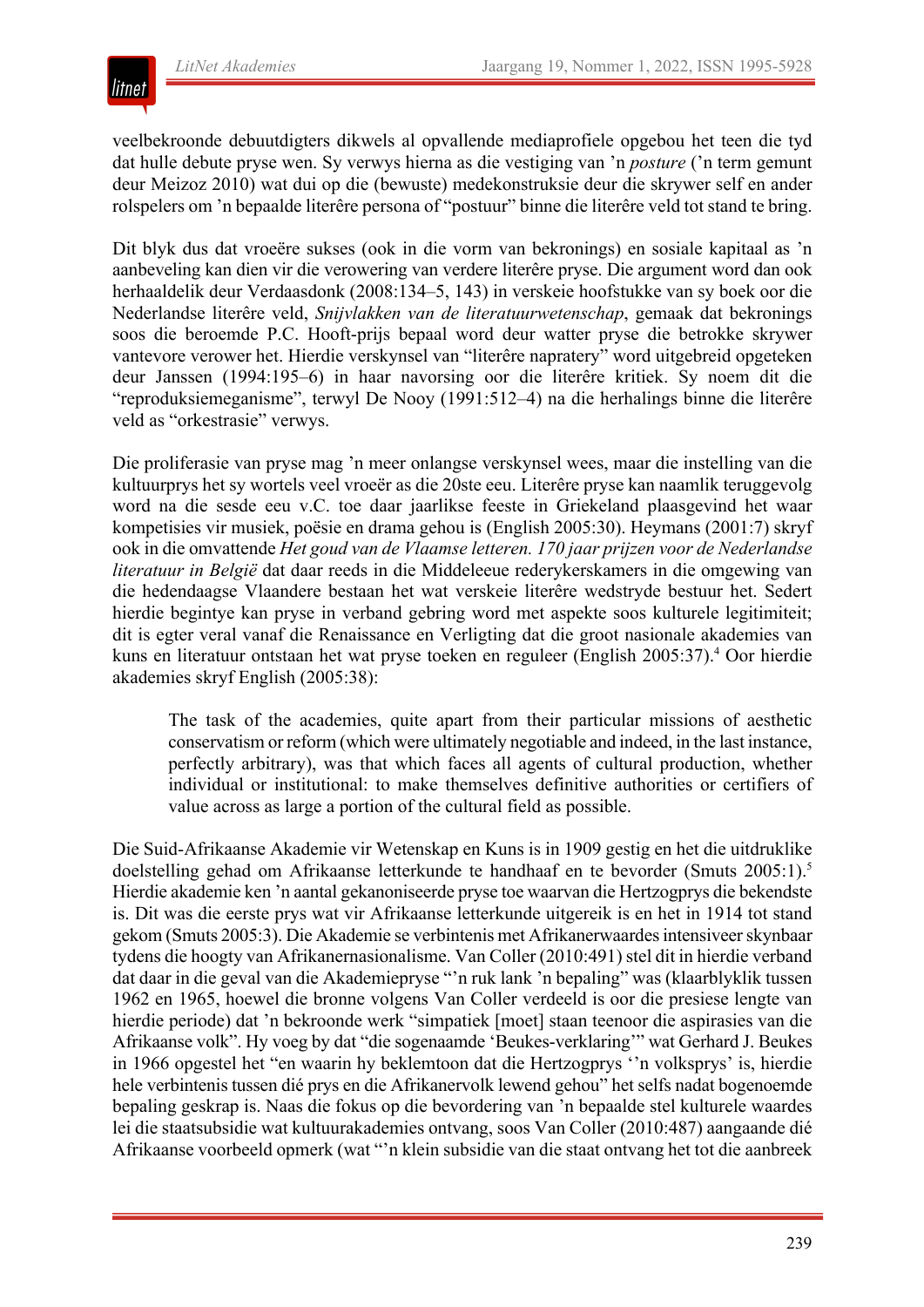

van die nuwe bedeling in die negentigerjare"), dikwels tot die persepsie dat pryse op 'n subtiele wyse polities beheer word.

Ook Kannemeyer (1983:228–9) wys op die Akademie se instelling van 'n aantal nuwe literêre pryse in die 1960's in 'n hoofstuk van sy literatuurgeskiedenis gewy aan strategieë wat destyds doelbewus aangewend is om die Afrikaanse taal op kulturele gebied te erken en te bestendig. Hy vermeld hier (Kannemeyer 1983:229) voorts die interessante geval van die destydse Verwoerdprys:

In 1968 word daar in die Senaat voorgestel om, gedagtig aan premier Verwoerd se versugting dat ons skrywers ook die heldedade van hulle eie geslag "sal besing en nie net volgens moderne patrone […] wat elders by volkere wat reeds oud is, die mode" geword het nie, 'n prys in te stel wat die naam van Verwoerd sal dra.

Daar kom egter fel reaksie teen hierdie voorgestelde prys – onder meer van skrywers soos N.P. Van Wyk Louw wat dit "as 'n soort Stalin-prys vir Suid-Afrika beskryf" (Kannemeyer 1983:229). Hier moet verder vermeld word dat Van Wyk Louw se drama *Die pluimsaad waai ver* (1966) wat twee jaar tevore die eerste keer opgevoer is en volgens Van Coller (2010:497) "deur kundiges bestempel [is] as bekroningswaardig", klaarblyklik as gevolg van "eksterne omstandighede (naamlik Louw se botsing met die destydse premier, dr. H.F. Verwoerd)" nooit deur die Akademie bekroon is nie. Uiteindelik word die Verwoerdprys die Republiekprys gedoop, maar dit loop na enkele toekennings dood. Dié geskiedenis dui op oorvleuelings tussen die literêre en die politieke velde – 'n verskynsel wat Bourdieu (1994:198) *homologie* noem.

Nog 'n oorsprong van toekennings het te make met die verstewiging van individue se posisies in die geskiedenis deur middel van pryse wat ter nagedagtenis aan 'n belangrike figuur, borg of selfs geliefde van 'n borg geskep word. Die Ingrid Jonker-prys, wat deur die Ingrid Jonkerpryskomitee toegeken word, is 'n goeie voorbeeld hiervan. Hierdie prys het in Julie 1965 ontstaan toe vriende van die gevierde jong digter na haar selfdood besluit het om 'n prys met haar naam vir debuutdigters uit te loof (Anoniem 2019b). Talle van die Akademiepryse dra ook die name van bekende Afrikaanse politici, skrywers of individuele borge – vir letterkunde bestaan daar byvoorbeeld die reeds genoemde Hertzogprys as die "gehalteprys" (Van Coller 2010:499) afwisselend toegeken aan poësie, prosa en dramatekste, die Eugène Maraisprys as aanmoedigingsprys vir debuuttekste in alle fiksiegenres en die Alba Bouwerprys vir kinderliteratuur. Eersgenoemde is vernoem na J.B.M. Hertzog, eertydse premier van die Unie van Suid-Afrika en kampvegter vir Afrikaans wat in 1914 £1 200 geskenk het vir die stigting van die prys, terwyl Eugène Nielen Marais een van die mees gerekende digters, skrywers en natuurnavorsersin Afrikaans was. Die Alba Bouwerprysis weer vernoem na die ikoniese kinderboekskrywer wat klassieke Afrikaanse kinderboeke soos *Stories van Rivierplaas* geskryf het. Akademiepryse soos die Elsabe Steenbergprys vir Vertaalde Kinder- en Jeugliteratuur en die Tienie Hollowaymedalje vir Kleuterliteratuur (beide vernoem na bekende Afrikaanse skrywers binne die spesifieke genre wat bekroon word) is nog voorbeelde van hierdie vorm van huldiging van 'n individu (Suid-Afrikaanse Akademie vir Wetenskap en Kuns s.j.). So vind kapitaaluitruiling dan ook plaas, aangesien simboliese kapitaal vir die prys bewerkstellig word deurdat dit gekoppel word aan die naam van 'n bekende persoon (dikwels 'n baanbreker in die betrokke genre) én simboliese kapitaal vir die naamgewer, wie se nagedagtenis so lewend bly.

Markgerigte organisasies tree in onlangse dekades toenemend as stigters of borge van kultuurpryse op – sien onder meer Heymans (2001:16), Street (2005:823) en Van Coller (2010:491).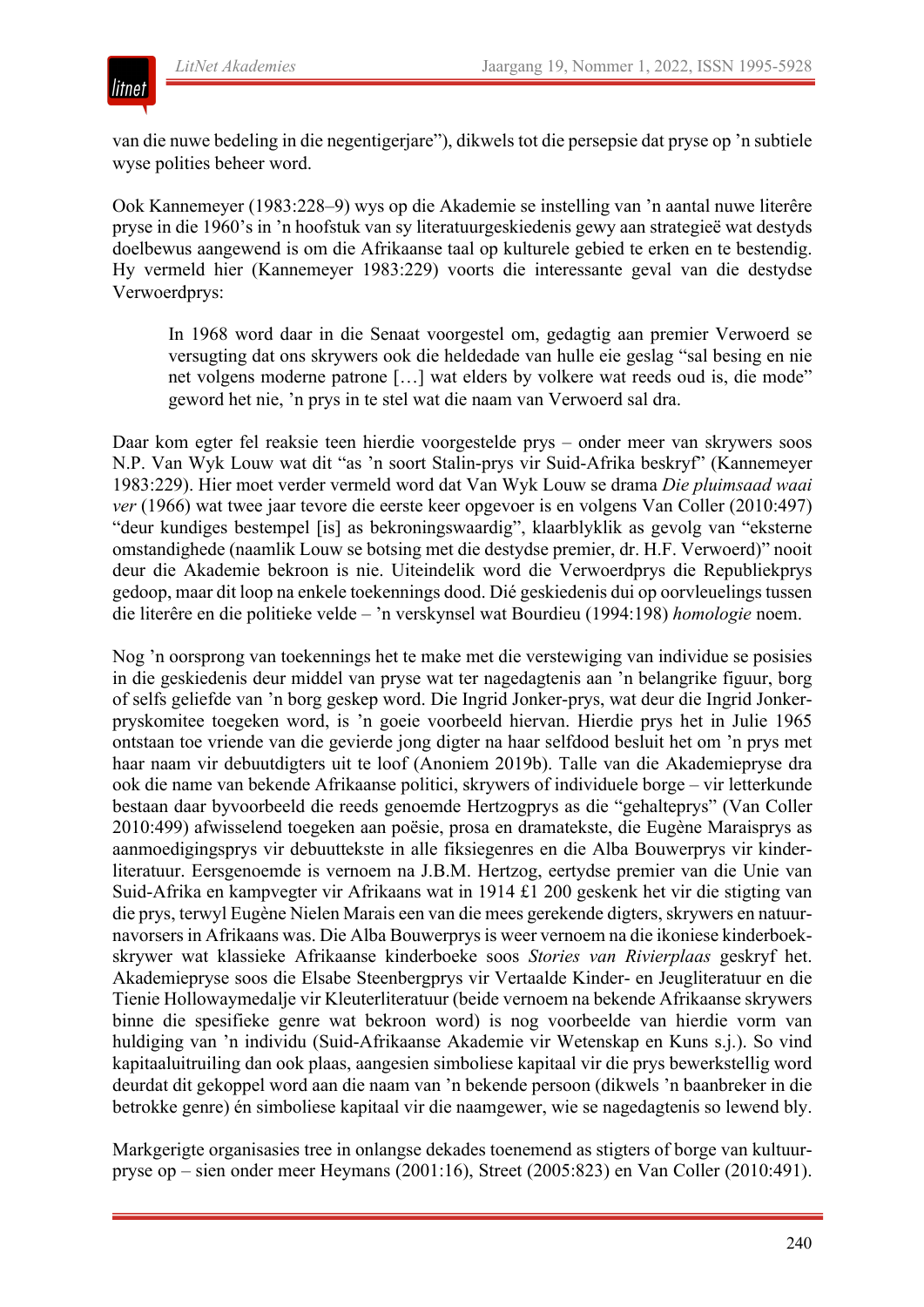

Die kultuurprys is volgens English (2005:64) 'n "attractive philanthropic option" vir borge, aangesien die prys simboliese kapitaal kan genereer vir die borg as 'n organisasie wat in die kunste belê. Ook Driscoll (2013:106), wat telkens die "media meta-capital" wat literatuurpryse meebring, belig, verwys na die "goodwill" wat kulturele borgskappe by die publiek kan ontlok. Wat die Afrikaanse veld betref, sou die Sanlam-jeugpryse vir letterkunde hier as voorbeeld betrek kon word, wat via die inspeling op taalnasionalisme moontlike lojaliteit vir dié versekeraar by Afrikaanses kan bewerkstellig as 'n instelling wat 'n historiese verbintenis met (veral) die wit Afrikaner en sy/haar taal het. Mens sou ook kon bespiegel dat die belastingverligting wat borgskappe bied, as verdere byvoordeel vir organisasies sou dien om kultuurpryse te befonds. Soos Van Coller (2010:491) aandui, is "borgskappe" dus nie bloot "altruïsties" nie, maar eerder 'n "ruiltransaksie". Die prys adverteer die borg, en die opkoms van kommersiële borgskappe het daarom ook aanleiding gegee tot die toename in die sigbaarheid van die kultuurprys se mediaprofiel (Street 2005:823–8). Berger (2006) stel dit dat kommersieel-befondste pryse veel groter prysgelde en meer bemarkingsgeleenthede vir die bekroonde bied, wat tot verhoogde verkope lei. Wat die Afrikaanse literêre veld betref, is bogenoemde voorbeeld van die Protea Poësieprys asook die Media24-boekpryse hier ter sake. In 2019 is die gesamentlike waarde van die Media24-boekpryse byvoorbeeld meer as R200 000 en geniet dit wye mediadekking (Anoniem 2019a). Die kykNET-*Rapport*-boekpryse se gesamentlike prysgeld is selfs meer – 'n enorme R825 000 in 2020 (Anoniem 2020).

Die proliferasie van pryse in die 1900's is dus 'n wêreldwye verskynsel en ook te sien in die Afrikaanse literêre veld. In die jong Afrikaanse veld het hierdie proliferasie veral in die laaste paar dekades plaasgevind, soos blyk uit die ontstaansdatum van bogenoemde voorbeelde. Die oorsprong van hierdie talle literatuurpryse is egter gevarieerd – dit het soms ideologiese of kulturele wortels, of word soms geskep om borge te bemark of om individue se posisies te verstewig. Toekennings kan gemaak word deur staatsorganisasies, kultuurorganisasies asook die privaat sektor en kan selfs as meganisme dien om glanspersone binne die literêre veld te vestig. Die impak van literatuurpryse is duidelik verreikend. In die volgende afdeling kom die kanoniserende werking daarvan aan bod.

#### **4. Kanonisering en veranderende hekwagters**

Huggan (1997:414) betoog al in die 1990's dat soos wat staatsubsidies van die kunste oor die voorafgaande dekades afgeneem het, korporatiewe borgskappe literêre pryse oorgeneem het. Ook Spinoy (2008:11) stel dit dat spesifiek kommersiële pryse, soos dié wat deur borge bestuur word, toenemend die belangrikste kanoniserende impak binne die hele literêre veld het en dat die meer tradisionele kultuurpryse wat deur akademies en die staat uitgereik word, ouderwets is. Paauwe (2017:4) lei haar studie oor literatuurpryse in deur oor die Nederlandse literêre veld te verklaar: "Kleinschalige, klassieke literatuurprijzen maken dus nog wel deel uit van het Nederlandse literaire veld. Hun prominente positie is echter duidelijk veroverd door grootschalige, moderne literatuurprijzen." Wat pryse vir Afrikaanse letterkunde betref, is die enigste (semi)staatsprys inderdaad nie een van die mees prominente binne die Afrikaanse literêre veld nie. Die South African Literary Awards (SALA), wat in samewerking met die Nasionale Departement van Kuns en Kultuur toegeken word, het wel groot prysgeld, maar een van die prysorganiseerders, Morakabe Raks Seakhoa (2012), verklaar spesifiek dat dit 'n doelwit van die Sala-pryse is om van "die mees invloedryke en gerespekteerde literêre pryse in Suid-Afrika te *word*" (ons kursivering) en dus nog nie daardie status het nie. Daar is verskeie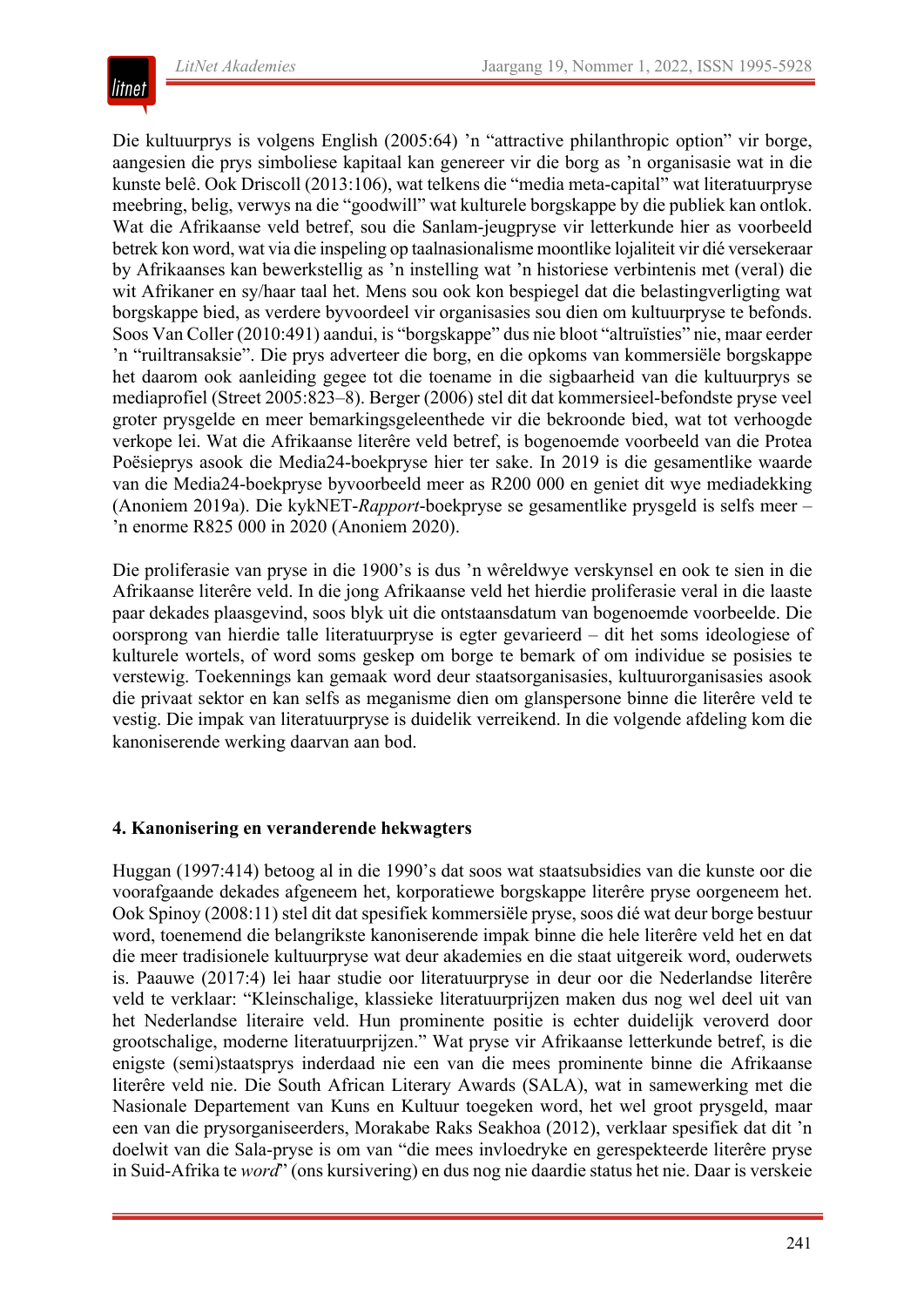

moontlike redes hiervoor, waaronder die feit dat dit, soos Seakhoa (2012) suggereer, eers in 2005 geskep is en dus nog maar 'n kort bestaansgeskiedenis het. Verder word die prys nie uitsluitlik aan Afrikaanse letterkundige werke toegeken nie, maar Afrikaanse tekste kompeteer met sowel Engelse tekste as tekste in Afrikatale. Hierdie aspek lei dan ook in 2021 tot omstredenheid toe die Afrikaanse digter Johann de Lange kapsie maak teen die verdeling van die Sala-poësieprys tussen hom en "medewenners" in vyf ander landstale. Hy weier gevolglik die prys en bestempel die Sala-pryse in 'n mediaverklaring as "betekenis- & waardeloos, & behoort nie met enige erns bejeën te word nie" (sic) (De Lange 2021).

In 'n reaksie op De Lange (2021) se verklaring, skryf Seakhoa (2021) dat Sala nie beskou word as'n "competition" nie, maar "a celebration of literary craft as an instrument of artistic, creative and cultural expression within the context of our diverse and multicultural society". Sala se benadering tot literêre bekronings is dus minder gesteld op hiërargisering ten opsigte van suiwer literêre meriete soos wat die geval is by die meeste ander literatuurpryse in die Afrikaanse veld. Hierdie aspek het inderdaad nog altyd die beoordelingskriteria van die Salabekronings onderlê. Seakhoa dui byvoorbeeld in die reeds genoemde 2012-artikel aan dat die beoordelingspaneel in ag neem hoe die teks "bydra ten opsigte van sosiale kohesie, nasiebou en oorskryding van ruimte en tyd (byvoorbeeld die aard van menslike lyding, magsmisbruik, skuld en vergiffenis ens.)", hoewel dit nie verwag word dat "skrywers spesifiek oor die problematiek en die tema van sosiale kohesie en nasiebou skryf nie" (Seakhoa 2012). Hierdie kriteria is vandag ongewoon as dit by gehaltepryse kom. Kannemeyer (1983:229) beskou die teenreaksie op die Verwoerd-/Republiekprys en die kortstondige bestaan daarvan in die 1960's en 1970's al as simptomaties van die ontwikkeling van die meer geëmansipeerde Sestigerideologie binne die Afrikaanse letterkunde waar daar "polarisasie […] tussen die skrywers aan die een kant en die owerheid, die Kerk en die literêre 'establishment' aan die ander kant" was. De Kock (2009:38) skryf in 'n artikel oor literêre pryse binne die hedendaagse transnasionale tydsgees dat daar by die beoordeling van literatuur al meer wegbeweeg (moet) word van nasionale kriteria en beweeg (moet) word na 'n meer "internationalist formalism, a preoccupation with the textures of textuality, in preference to earlier forms of 'engaged' or 'sociological' critical criteria".

Wat die finansiële waarde van 'n toekenning betref, moet hier ook beklemtoon word dat groot prysgeld (soos dikwels die geval by literatuurpryse met korporatiewe borge) nie noodwendig dui op die feit dat die prys 'n hoë status in die veld het nie. Rustum Kozain (2010), eertydse voorsitter van die Ingrid Jonker-pryskomitee, vermeld dat die verband tussen prysgeld en die prestige van die literatuurprys (in dié geval: poësieprys) kompleks is: "The issue of poetry, prize money and prestige is a difficult issue. On the one hand, there is the idea that money somehow introduces a venal strain to what is a prestigious poetry award. In addition, the prestige of the award is thought of as independent of the purse ..." In 'n reaksie hierop onderaan Kozain (2010) se persverklaring aangaande die Ingrid Jonker-prys op Versindaba (meer hieroor later in die artikel) verklaar die letterkundige en digter Lina Spies: "Die geld verbonde aan 'n prys bepaal sekerlik nie sy prestige nie." In dokumente uit die rekords van die Ingrid Jonkerpryskomitee aangaande die geskiedenis van die prys blyk dit ook dat dit histories as "'n prestigeprys eerder as 'n geldprys" beskou is (De Goede 2020).

Binne die Afrikaanse letterkunde is die Akademiepryse steeds die mees gekanoniseerde pryse, wat beteken dat korporatiewe borgskappe nie noodwendig die botoon voer wat literatuurpryse in Afrikaans betref nie. In 'n artikel oor die Akademiepryse identifiseer Smuts (2005:3) 'n aantal redes vir spesifiek die Hertzogprys se belangrike status in Afrikaans: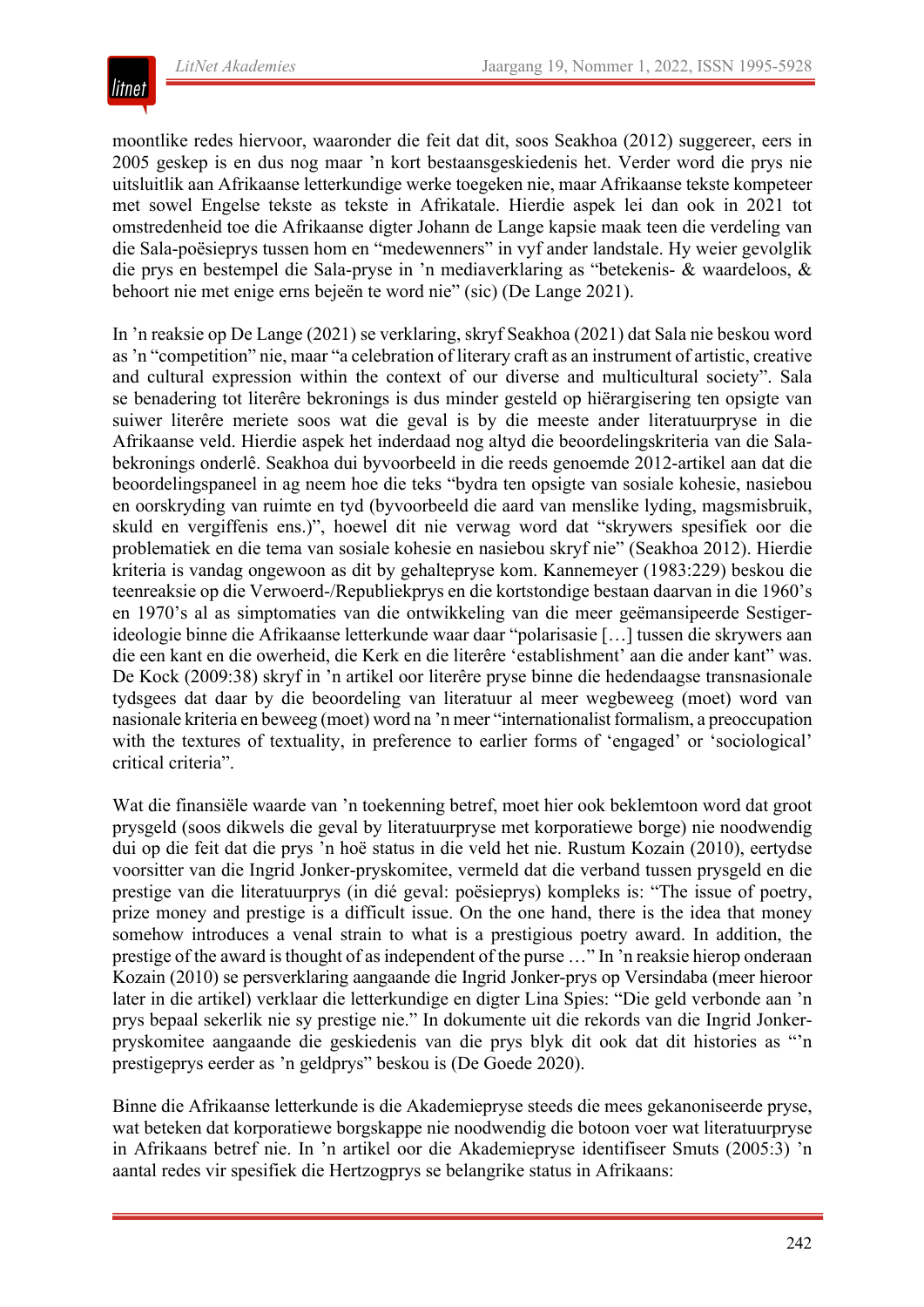

- Die prys bestaan al baie lank (dit is die oudste literêre prys in Afrikaans).
- Dit is, "[a]nders as feitlik alle ander pryse wat deur die jare toegeken is [...] nie geloods deur 'n sake-onderneming met finansiële doelstellings wat daarmee in 'n mindere of meerdere mate publisiteit kry nie", maar deur 'n akademie.
- Hierdie prys oorweeg "alle publikasies vir bekroning, nie net dié van sekere uitgewerye nie, soos wat wel die geval is by van die ander pryse".
- "Anders as in die geval van etlike ander literêre pryse" word die Letterkundekommissie (LK) wat die Hertzogprys toeken, "uitsluitlik saamgestel uit professionele letterkundiges" en by die samestelling van hierdie groep deur die Akademie "word sorg gedra dat die lede uit 'n verskeidenheid universiteite en instansies kom om ruimte te skep vir uiteenlopende en onafhanklike standpunte".

Smuts (2005:3) wys dus daarop dat die Akademiepryse status wen aan die feit dat dit nie toegeken word deur uitgewerye of sake-ondernemings wat finansieel kan baat by die bekroning van 'n spesifieke teks nie – die Media24-boekpryse gaan byvoorbeeld net aan tekste wat by Media24 se uitgewers verskyn (Boonzaaier 2020). Van Coller (2010:493) vermeld in sy artikel oor die Akademiepryse ook dat die Letterkundekommissie onafhanklik te werk gaan en besluitneming oor bekronings by hulle berus, hoewel die Akademieraad die finale besluite bekragtig. Etty (2006:42) en Norris (2006:144) skryf dat borgskappe (soos staatsgesubsidieerde pryse vroeër in Afrikaans) de facto-sensuur kan aanmoedig, terwyl Van Coller (2010:487) betoog dat literatuur so bekroon kan word dat dit die "beste" of voordeligste vir die borg is.

Die kwessie van borgskappe en die samestelling van beoordelingspanele lok dan ook in 2020 'n vurige debat in die Suid-Afrikaanse media uit met die *Johannesburg Review of Books* ('n aanlyn letterkundetydskrif) wat 'n artikel plaas oor die gebrek aan diversiteit met betrekking tot die beoordelingspanele van die Media24-boekpryse. Die omstredenheid spruit spesifiek uit die gebrek aan swart beoordelaars op die beoordelingspaneel. Van die uitsprake wat deur ontevrede skrywers gemaak is en deur die *Johannesburg Review of Books* herhaal word, is dat Media24 se uitgewers te min swart skrywers se boeke publiseer, wat gevolglik die getal swart wenners sal beïnvloed, én dat wit beoordelingspanele vernaamlik wit skrywers (sou) bekroon (JRB 2020). Die argument is dus dat wit mense (soos wit uitgewers en wit prysbeoordelaars) steeds die literêre veld in Suid-Afrika oorheers en swart skrywers deur kanoniseringsmeganismes soos literêre pryse marginaliseer. Eloise Wessels, besturende direkteur van Media24 Boeke, reik 'n verskoning in reaksie hierop uit waarin sy verklaar dat die "tekort aan diversiteit in die beoordelingspanele van Media24 Literêre Toekennings […] onaanvaarbaar" is (Boonzaaier 2020). In 'n bisarre nadraai van hierdie gesprek oor ras vra *Rapport* ook om verskoning vir die feit dat hulle in dié bovermelde artikel van Dawie Boonzaaier van slegs *een* bruin beoordelaar in die wit paneel (van 18 mense) melding maak, terwyl daar inderwaarheid *twee* bruin beoordelaars was. Hierdie soort debatte rondom pryse leen sigself duidelik tot omstredenheid – 'n faset wat later in die artikel weer aan bod kom.

Soos Spinoy (2008:13–7) aandui, beteken die proliferasie van pryse en die reeds vermelde agteruitgang van tradisionele literêre institusies en kanoniseringsmeganismes soos literatuuronderwys en literêre evaluering dus nié dat daar nou nie meer institusionele hekwagters is of dat 'n tipe demokratisering van literêre smaak en literêre mag plaasgevind het nie. Die opkoms van inisiatiewe soos kommersiële pryse beteken bloot dat daar ánder hekwagters is. Driscoll (2013) en De Greve en Martens (2021) ondersoek die rol van sosiale media in die kapitaaluitruilingproses wat met prystoekennings gepaardgaan. Driscoll (2013:119) wys daarop dat al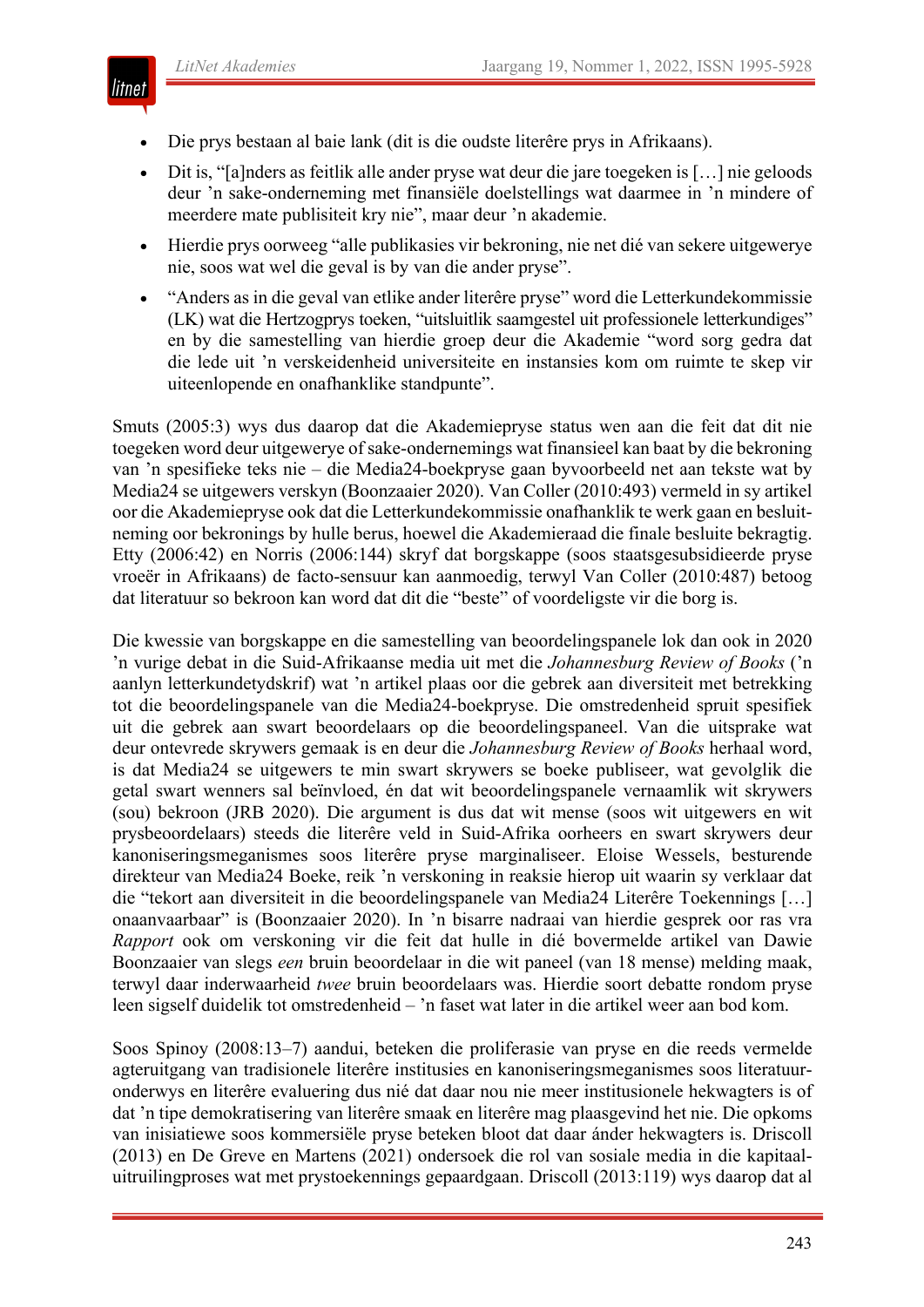

meer literêre agente hulle tot sosiale media (spesifiek Twitter) wend om hulle sosiale kapitaal uit te bou. De Greve en Martens skryf in hierdie verband dat die digitalisering van die publieke sfeer aanleiding daartoe gee dat al meer agente (diegene wat tot tradisionele institusies behoort, maar óók nuwe agente) deelneem aan "evaluative talk about literature":

These new gatekeepers are not just emotionally involved in the discussion, they are increasingly recruited and involved by the literary system itself. Thus, the knowledge of a limited number of professional "pundits" is being rivalled and challenged by technological developments and the reliance on a type of "distributed cognition" even more urgently in need of exploration.

In 'n artikel deur Boonzaaier (2021) oor die Afrikaanse boeke wat in 2020 die hoogste verkoopsyfers behaal het, vermeld die skrywer wie se roman *Kanaän* tweede op die lys is, Sophia Kapp, dat die genre waarbinne sy skryf, naamlik liefdesverhale, "nog nooit as letterkunde of deel van die kanon beskou is nie" en nie juis geresenseer word nie. Hoewel haar boeke topverkopers in Afrikaans is, word haar romans, sê sy, nie dikwels deur literêre kritici erken nie. Kapp verklaar voorts dat "die 'plek' van resensies in die boekewêreld […] aan die verskuif [is]" en dat "[i]n die digitale wêreld waarin ons leef […] 'gewone' lesers 'n mening en 'n platform [het] om dit te lug": "Lekkerleesboekrak en Goodreads doen myns insiens baie meer vir boekverkope as resensies in die tradisionele gedrukte pers." Kapp verwys hier na 'n gewilde Afrikaanse Facebook-groep vir lesers en die bekende internasionale boekwebtuiste waar enige leser 'n roman/bundel kan beoordeel. Kapp voeg by dat hierdie verskuiwings in die literêre veld nie beteken dat "boekresensies onbelangrik is nie, dit beteken gewoon dat dit 'n ander rol as bemarking vervul – dit plaas myns insiens 'n boek binne die Afrikaanse kanon" (Boonzaaier 2021).

Soos ons artikel betoog, is kanonisering nie 'n proses wat meer so strak onderskei kan word as net die produk van formele, akademiese institusies soos die literêre kritiek of onderwys nie. Hekwagters is inderdaad aan die verander en Spinoy (2008:13–7) is korrek as hy skryf dat kanonisering vandag 'n baie vinniger proses is as vantevore – 'n verskynsel wat hy as tipies van die kapitalistiese era beskou. Literêre pryse en die gesprek wat dit genereer, speel hier 'n toonaangewende rol: "The media meta-capital of literary prizes has significant impacts on the literary field", meen Driscoll (2013:106). Die kuberruim verskaf dan ook 'n ideale platform vir gesprekke oor literêre pryse en literêre waarde, waar agente vinnig en maklik met mekaar kan skakel. Sosiale media ontwikkel ook 'n ander soort hekwagter, dikwels in die vorm van bekende en populêre skrywers asook ander agente binne die boekbedryf, soos boekhandelaars en bemarkers, wat uiters aktief op hierdie platforms is. Kanonisering vind dus wel so plaas – al is dit van 'n meer populêre soort kanon wat binne die groter literêre veld bestaan. Soos Van Coller (1995:50) illustreer, bestaan daar verskillende kanons met 'n teks binne die kanon vir ontspanningsliteratuur wat te eniger tyd deel van die sentrale, klassieke kanon kan word.

Dit is waarskynlik noodwendig dat nie alle rolspelers positief en ontvanklik sal wees aangaande hierdie ontwikkelinge en skuiwe binne die literêre veld nie – die vrees word byvoorbeeld deur Leyman (2007:61) uitgespreek dat literêre pryse die rol van die literêre kritiek in totaliteit oorneem. Hierdie soort teenstand binne die veld veroorsaak ook die reeds vermelde negering van pryse op akademiese vlak. Vanuit die posisie van populêre skrywers wat, soos Boonzaaier (2021) aandui, telkens die topverkopers in Afrikaans is, is dit strategies om die hoeveelheid simboliese mag verbonde aan hulle gewildheid onder die "gewone leser" te ontken. Virsommige van hierdie populêre skrywers gaan dit juis oor die posisionering van hulself binne die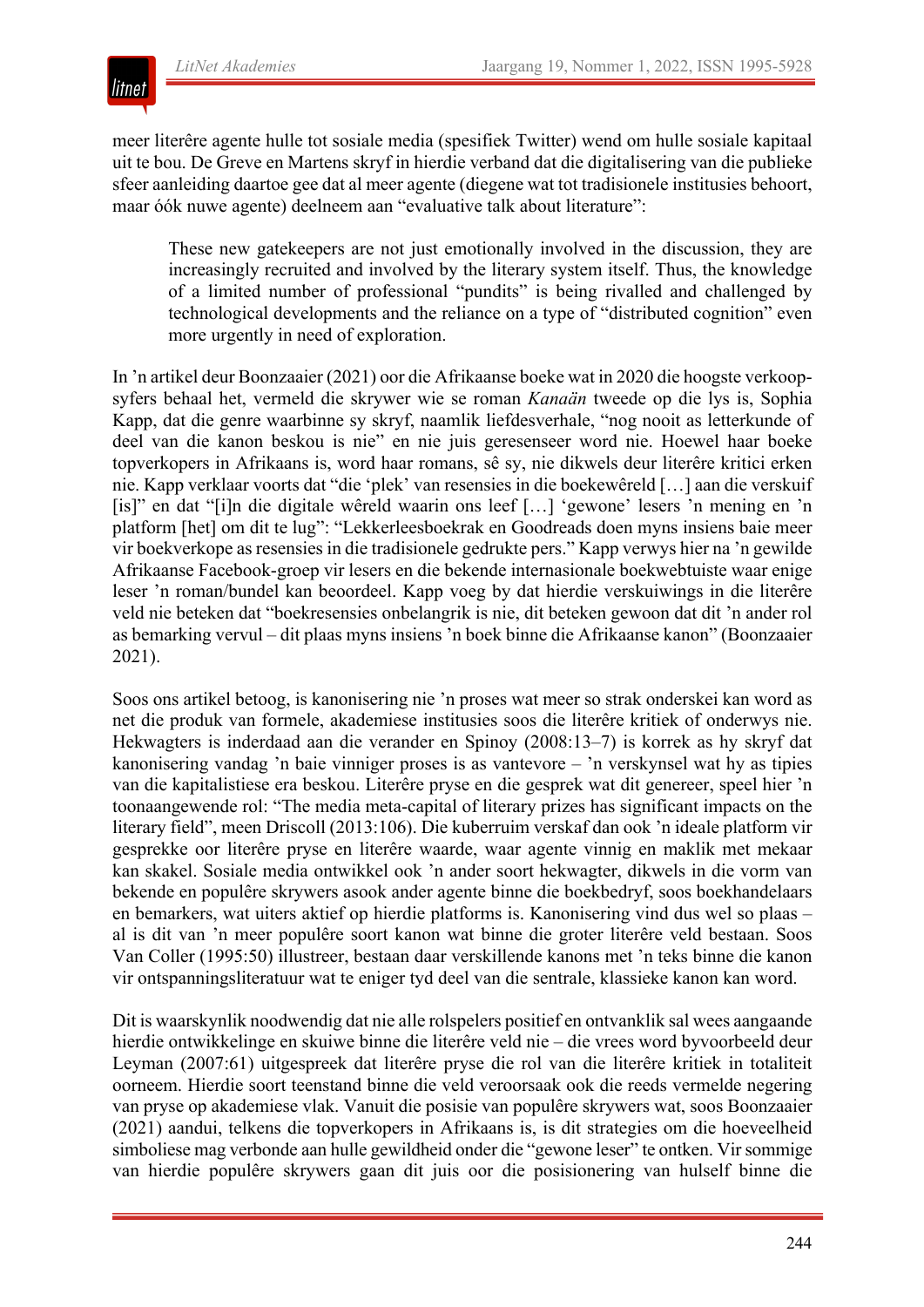

literêre veld in duidelike opposisie tot die skrywers van sogenaamde hoë, gekanoniseerde of gekonsekreerde (Bourdieu 1994:154) kuns. Die posisie word dus ingeneem van skrywers wat, anders as akademies-gerekende skrywers wat meer erudiete tekste skryf, immer toeganklik is en in voeling met die behoeftes van die publiek. Die kwessie van die posisionering van die skrywer binne die veld en die postuur wat hy/sy aanneem (Meizoz 2010), kan dus ook hier betrek word. Bourdieu (1994:154) se navorsing oor die subvelde van grootskaalse produksie versus beperkte produksie binne die groter veld van kulturele produksie illustreer juis dat ekonomiese en sosiale kapitaal ook vorme van mag in die literêre veld vir die literêre agent verteenwoordig. Hy betoog voorts dat die konflik of magspel tussen hierdie twee subvelde die werking en voortbestaan van die literêre veld meebring. Die navorser wat oor verskynsels soos literêre evaluering skryf, moet dus deurgaans in gedagte hou dat kanoniseringsprosesse dinamies is eerder as konstant, en gebaseer is op die veranderende posisie-inname van agente (Childress e.a. 2017:51) én hekwagters in die magsveld.

Soos reeds gesuggereer, is verskillende pryse meer gekanoniseerd, en dus meer kanoniserend, as ander – sien ook De Nooy (1988:532) en Stinson (2013:211). English (2005:29) bespreek ook waarom sekere toekennings meer gekanoniseerd is as ander. Hy wys byvoorbeeld op die grootsimboliese waarde waaroor die Nobelprys beskik, aangesien dit een van die eerste moderne literêre pryse is. Talle mededingende pryse het volgens hom sogenaamde "Nobel envy" omdat die Nobelprys se lang geskiedenis dit so 'n sterk kanoniserende funksie gee. Leyman en Cottyn (2009:165–6) stel dit dat die status van enige literêre prys uiteindelik afhang van die kwaliteit van die rekord van bekroondes en dit kan net ná die verloop van tyd bepaal word – is hierdie bekroonde skrywer(s) of teks(te) jare (selfs dekades) ná die media-aandag wat die prys genereer het, (steeds) gekanoniseerd? Die persepsie bestaan dat kanoniseringsmeganismes (soos pryse) tekste moet kan identifiseer wat die toets van die tyd deurstaan. Harold Bloom (2005:245; 256) beklemtoon byvoorbeeld dat estetika en intrinsieke waarde nog altyd die samestelling van die kanon gedryf het (en móét dryf):

The issue is the mortality or immortality of literary works. Where they have become canonical, they have survived an immense struggle in social relations, but those relations have very little to do with class struggle. Aesthetic value emanates from the struggle between texts: in the reader, in language, in the classroom, in arguments within society.

In teenstelling hiermee beskou Bourdieu (1993:31) die kwessie van die sogenaamde onsterflikheid van klassieke werke die gevolg van die feit dat tekste deurlopend verander soos wat die wêreld waarin dit gelees/verbruik word, verander. Die argument blyk dus te wees dat 'n klassieke teks in hedendaagse tye áltyd aangepas of geapproprieer word, aangesien die huidige literêre veld verskil van die oorspronklike een waarin dit geproduseer is en die teks slegs as produk van mag en "geloof" tot stand kom. Voorts is klassieke tekste volgens Bourdieu (1994:192) vormend ten opsigte van skemas van waarneming en waardering wat uiteindelik ewigdurende norme binne die literêre veld bepaal. Dié tekste bepaal dus die standaarde wat die kanon tot stand bring en bly self so ewig gekanoniseerd.

Die kwessie van die status van beoordelaars en die wyse waarop dit kan bydra tot die sosiale kapitaal van 'n prys, het vroeër aan bod gekom. Street (2005:832) wys daarop dat prysadministrateurs somtyds ook beoordelaars inspan wat aan bepaalde media-organisasies verbonde is sodat hulle goeie mediadekking aan die prys kan verskaf. English (2005:231) en Street (2005: 831) stel, soos Smuts (2005), die feit dat gerekende pryse dikwels klein pryswaardes het. Groot prysgeld genereer egter ook op sigself meer media-aandag en word volgens English (2005:231)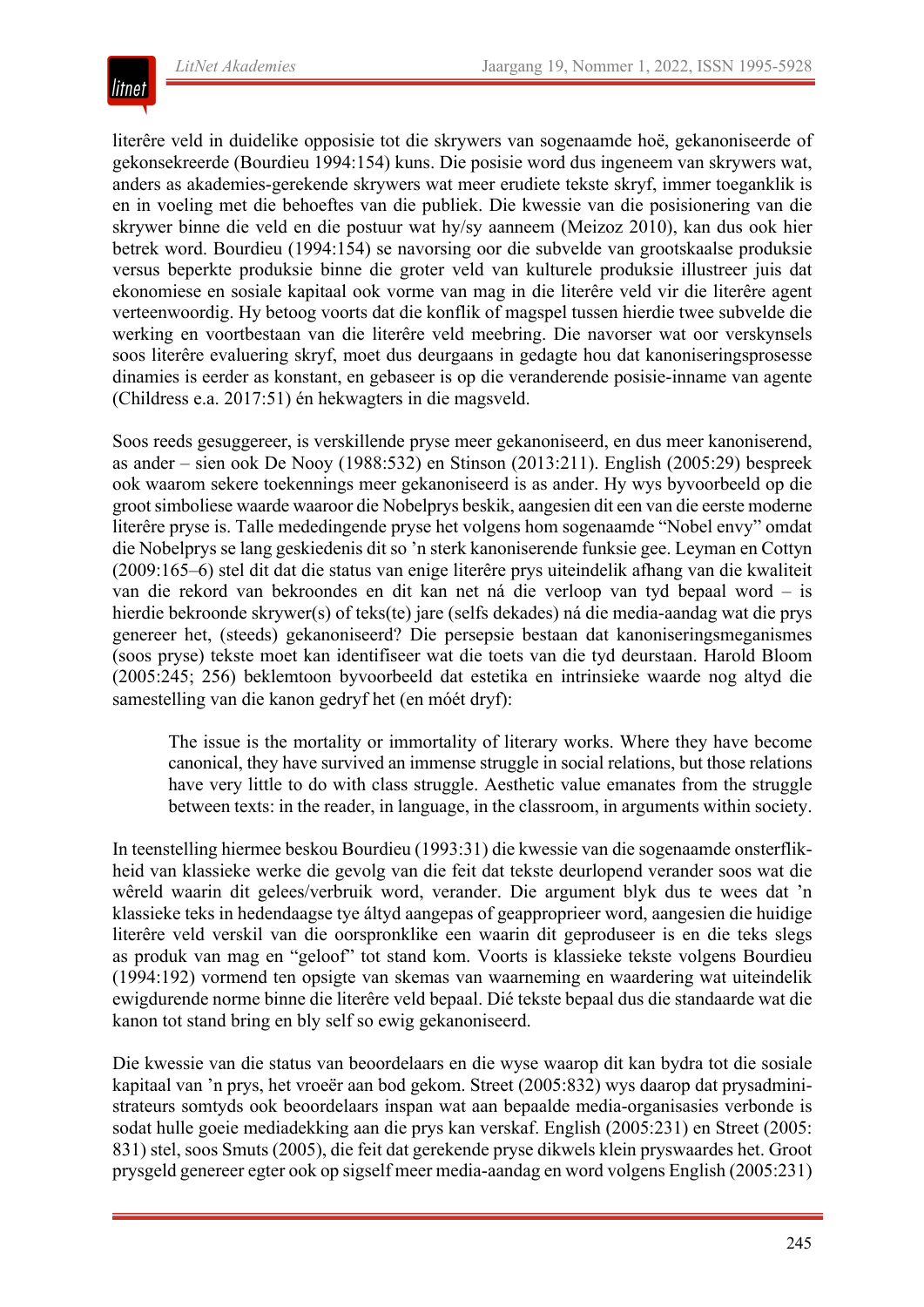

by verstek dan deur joernaliste as "prestigious" en "distinguished" beskryf. English (2005:207) voeg by dat skandale bydra tot die media-aandag wat 'n prys kry en dus ook die prys se status. Hy verwys na die voorbeeld van die Bookerprys(sien hier ook Norris 2006:147) wat "the greatest symbolic profit" verwerf danksy "its status as a kind of cultural embarrassment". Die kwessie van literêre pryse en skandale kom later in hierdie artikel meer uitgebreid aan bod. Uiteindelik gaan dit om wat Street (2005:832–3) die "narrative of the prize" noem. Hierdie narratief sluit al bogenoemde elemente in: die status van die beoordelaars, die prysgeld, die langlys, die kortlys, die finale seremonie en laastens die status van die wenner. Só word die prys dan "gemaak" en verkry dit simboliese kapitaal.

Daar is reeds verwys na die tradisionele persepsie van akademies as institusionele hekwagters en legitimeerders van kultuurprodukte en die persepsie dat kommersiële pryse tans selfs 'n sterker kanoniserende waarde het. Dit is egter duidelik dat daar talle faktore is wat 'n kanoniserende rol speel naas die organisasie wat die prys administreer. De Nooy (1988:536– 7) onderskei tussen drie verskillende statusse van literêre pryse aan die hand van die volgende faktore:

- Status 1 (Hoog): Staatspryse met 'n groot prysgeld; 'n lang en bestendige tradisie; toegeken aan oeuvres.
- Status 2 (Middel): Oorblywende pryse met 'n lang, bestendige tradisie of groot prysgeld en tradisie langer as die gemiddelde prys; toegeken aan oeuvres of enkele tekste.
- Status 3 (Laag): Onlangs ingestelde of eenmalig uitgereikte pryse met groot en klein prysgelde; toegeken aan oeuvres of enkeltekste asook debute.6

Sy indeling, wat uit 1988 dateer, neem egter nie faktore soos die status van beoordelaars, die omstredenheid en/of mediablootstelling van die prys asook die bekroningsrekord van die prys in ag nie. Volgens die bogenoemde kriteria sou die Hertzogprys beslis status 1 hê. Die prysgeld is dalk nie so groot soos van die ander pryse nie, maar wel substansieel genoeg binne die huidige prysveld.7 In die Afrikaanse literêre veld is oeuvrepryse egter nie algemeen nie, hoewel die Hertzogprys al enkele male aan genre-oeuvres toegeken is – onder meer aan Boerneef (1968) en Sheila Cussons (1983) vir al hulle digbundels, Hennie Aucamp (1982) vir al sy prosawerke, en meer onlangs Adam Small (2012) vir sy drama-oeuvre.

Wat De Nooy (1988) se statusse 2 en 3 betref, raak die kategorisering van hedendaagse Afrikaanse literatuurpryse veral moeilik. Die W.A. Hofmeyr-prys sal danksy 'n lang geskiedenis en redelike prysgeld (meer as R30 000 in 2019, Anoniem 2019a) waarskynlik status 2 hê. Die gevestigde tradisie van die Ingrid Jonker-prys, ten spyte van die feit dat dit 'n debuutprys is en in die verlede 'n klein kontantprys gehad het, plaas dit ook in hierdie kategorie. Die klein prysgeld is wel 'n kwessie wat al binne die geledere van die Ingrid Jonker-pryskomitee vir twis aangaande die prestige van die prys gesorg het. Kozain (2010) suggereer in 'n persverklaring aangaande die omstredenheid rondom die aanvanklike plan om die Ingrid Jonker-prys nie daardie jaar toe te ken nie, dat die klein prysgeld (toe R2 000) een van die sake is wat uitgeklaar moes word. Kozain bedank as voorsitter van die pryskomitee kort na die vermelde persverklaring (Marais 2010). Sedert 2017 bedra die prys R10 000, moontlik gemaak deur skenkings van die Dagbreek Trust (vir Afrikaanse debute), 'n anonieme skenker (eenmalig) en die Pirogue Collective (vir Engelse debute). Die UJ-pryse, wat sedert 2000 deur 'n universiteit (die Universiteit van Johannesburg) toegeken word en 'n groot prysgeld behels (R70 000 in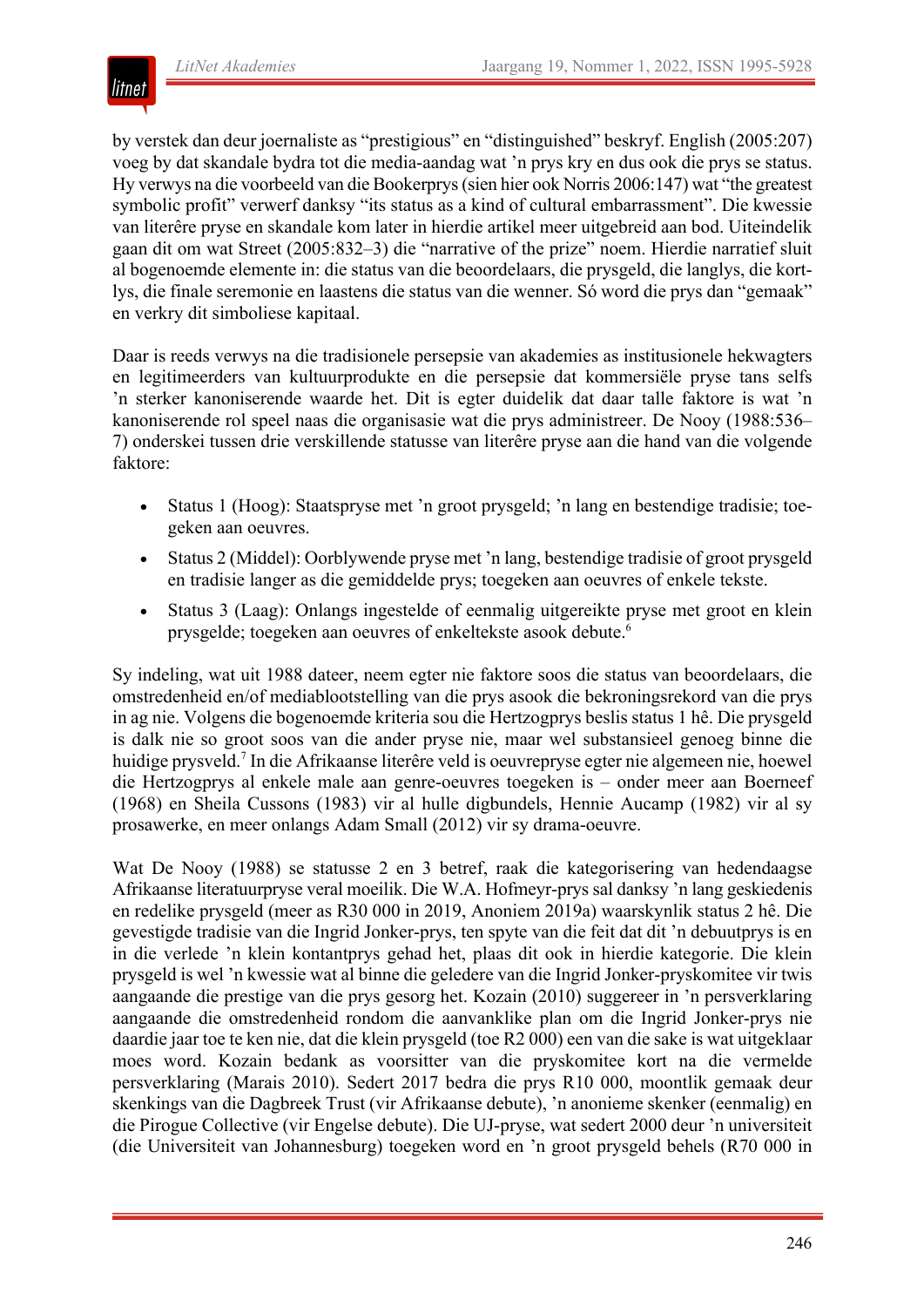

2021 vir die hoofprys, Anoniem 2021a), sou waarskynlik ook status 2 geniet, hoewel een van hierdie pryse ook 'n debuutprys is, wat volgens De Nooy laer status het.

Twee interessante gevalle in Afrikaans is die kykNET-*Rapport*-boekprys vir fiksie en die Helgaard Steyn-prys. Eersgenoemde (een van 'n aantal boekpryse toegeken deur kykNET-*Rapport*) bestaan in die huidige formaat nog maar sedert 2014. Dit bedra egter enorme prysgeld (R250 000 in 2020, Anoniem 2020) en word deur 'n gerekende media-organisasie toegeken. Dié boekpryse bou ook voort op die M-Net Literêre Toekennings wat van die vroeë 1990's tot 2013 toegeken is (Erasmus-Alt 2019:114). Met hierdie gegewens in gedagte sou dit, al is die prys redelik onlangs ingestel, binne die middelste kategorie van De Nooy se indeling geplaas kon word. Die Helgaard Steyn-prys, wat vierjaarliks om die beurt aan 'n komponis, skilder, skrywer en beeldhouer toegeken word, is volgens Erasmus-Alt (2019:113) die grootste Afrikaanse letterkundeprys wat prysgeld betref (dit was in 2016 amper R575 000). Dit bestaan sedert 1987 en word beoordeel deur persone uit die betrokke veld wat jaarliks deur die rektore van die Noordwes-Universiteit en die Universiteit van die Vrystaat gekies word. Die feit dat hierdie prys afwisselend aan verskillende literêre en nieliterêre genres toegeken word, bring mee dat dit nie die bekendste prys in die Afrikaanse letterkunde is nie. Die eksklusiwiteit daarvan sou dalk egter wel kon meebring dat dit volgens De Nooy se skaal status 1 het.

Wat status 3 betref, sou die kort geskiedenis van die Protea Poësieprys dit in die laaste kategorie posisioneer. Die politieke bagasie en kort geskiedenis van die Sala-toekennings sou dit ook hier kon posisioneer – spesifiek wat die debuutkategorie (First-time Published Author Award) betref. Dit is egter die enigste prys waarvoor Afrikaanse literatuur tans kwalifiseer wat (ten minste gedeeltelik) as 'n "staatsprys" kan kwalifiseer en behoort dus volgens De Nooy juis 'n gerekende prys te wees.

Hoewel De Nooy se model duidelik nie ongekwalifiseerd op Afrikaanse pryse toepasbaar is nie, illustreer verbandleggings tussen die Afrikaanse voorbeelde en sy kategorieë die huidige stand van die literêre veld en die veranderende aard van literatuurpryse in die laaste paar dekades.

#### **5. Die rol van pryse binne die literêre veld**

Daar is uiteenlopende opinies aangaande die rol of bydrae van literêre prys binne die literêre veld. English (2005:50–1) meen dat pryse 'n kulturele bydrae lewer, op drie gebiede: op sosiale vlak, institusionele vlak en ideologiese vlak.

Wat die sosiale vlak betref, is die prys 'n tipe kulturele spel wat die media se aandag trek en so tot die totstandkoming van 'n moderne vorm van kapitaal of mag lei: beroemdheid. Ook Spinoy (2008:17) wys daarop dat die moderne literêre prys nie langer noodwendig gaan om die bevordering van 'n nasionale of taaleie literatuur nie, maar om die versterking van die "fetisjkarakter" van skrywersname en titels. Soos English (2005:256) aandui, word skrywers of kunstenaars se CV's of biografiese inligting (English beskryf dit as "cultural obituaries") 'n opsomming van die pryse wat hulle verower het. Street (2005:835) noem hierdie effek die "making [of] reputations" en meen dat dit die kunstenaar 'n "sense of themselves as *artists*" gee, oftewel sosiale kapitaal en status. Hier is Meizoz (2010:84–6) se reeds genoemde werk oor postuur ook tersaaklik. Hy het dit oor die beeld wat die skrywer van homself/haarself skep via sy/haar oeuvre, uitsprake, gedrag en selfs kleredrag, asook hoe hierdie posisionering binne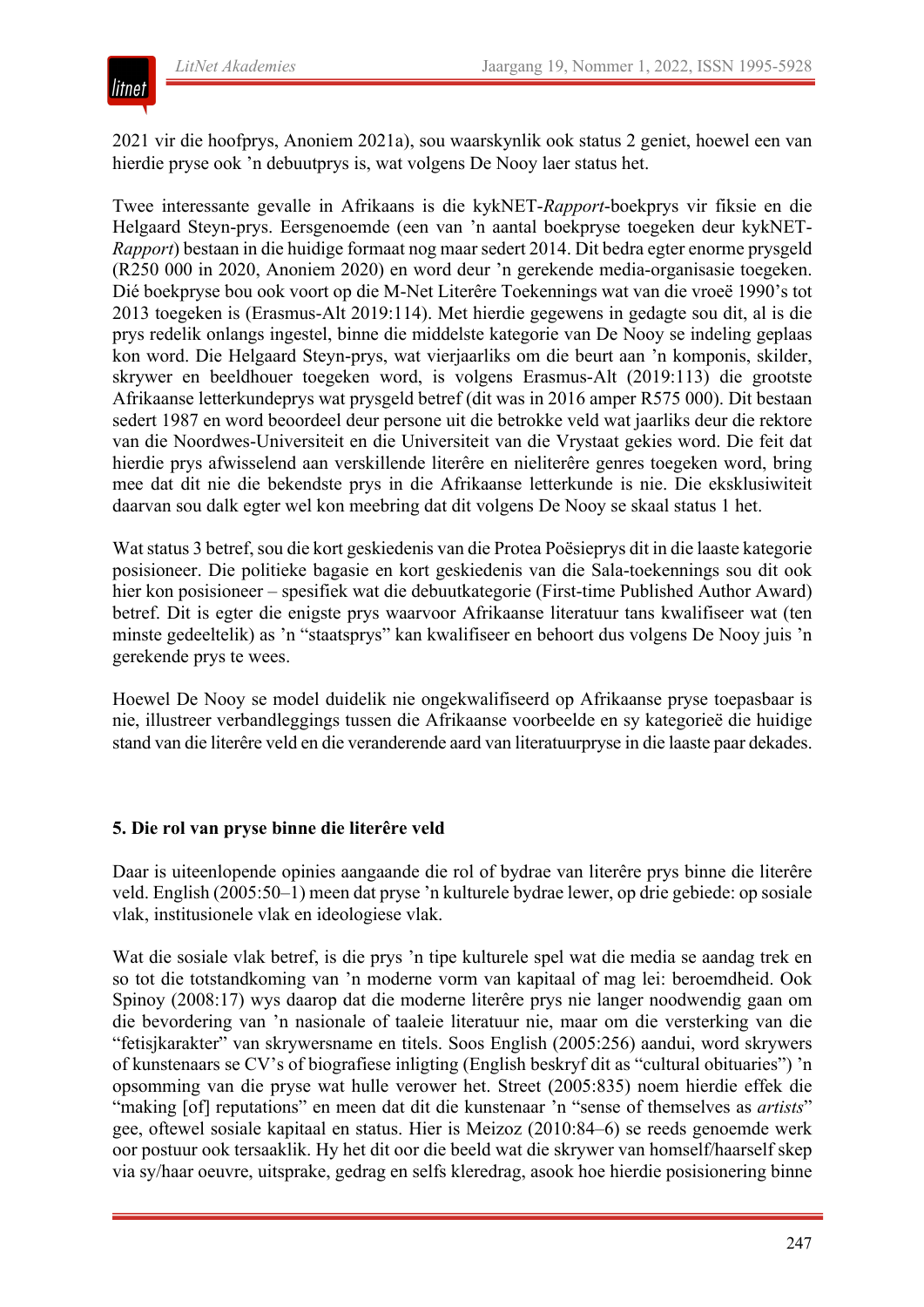

die literêre veld dikwels geëggo of medegeskep word deur ander literêre rolspelers (byvoorbeeld uitgewers, joernaliste en kritici).

Op institusionele vlak maak die prys aanspraak op gesaghebbendheid as'n legitieme beoordelaar (en toekenner) van kulturele waarde binne die spesifieke kultuurveld. Dit verleen ook legitimiteit aan ander rolspelers – byvoorbeeld aan sekere uitgewerye deurdat hulle boeke bekroon word en hulle so gevestig word as kwaliteituitgewerye met simboliese kapitaal (Street 2005:836). Senekal (2013:383) kom in 'n artikel waarin hy via 'n sosiale-netwerk-analise die uitgeweryprofiele van Hertzogpryswenners ontleed ten opsigte van die Afrikaanse literêre netwerk, tot die gevolgtrekking dat die meeste Hertzogprysbekroondes deur NB-uitgewers se drukname Tafelberg en Human & Rousseau gepubliseer is. Hy haal Van Rees, Janssen en Verboord (2006:290) aan om te beklemtoon dat hier by uitstek sprake van kapitaaluitruiling is. Die simboliese kapitaal wat deur bogenoemde uitgewery van bekroonde tekste verwerf word, sal dan weer "afstraal" as merker van kwaliteit op byvoorbeeld debute wat by hierdie uitgewery verskyn. Stinson (2013) betoog voorts dat literêre pryse veral klein uitgewerye se simboliese kapitaal kan laat toeneem – 'n hipotese wat navorsers byvoorbeeld met betrekking tot Naledi in die komende jare sou kon ondersoek.

Op ideologiese vlak word die prys gebruik om te bewys dat die kultuurveld afsonderlik van ander velde funksioneer en 'n eie stel reëls het. English (2005:52–3) verklaar dat die prys die idee uitdra dat kuns 'n verhewe domein is en dat dit die kwessie van estetiese waarde bevestig – die "produksie van geloof" soos Bourdieu (1993:76) dit sou stel. Pryse kan volgens Street (2005:836) as't ware 'n bepaalde estetika kanoniseer en bekragtig en Van Coller (2010:491) meen dat dit 'n literêre instrument is wat sekere "poëtikale uitgangspunte" (oftewel literatuuropvattings) verstewig en kanoniseer. Hier haal laasgenoemde dan ook voorbeelde van bepaalde politieke ideologieë aan en verwys na die reeds genoemde "volks"-bepaling wat kortstondig deel was van die Hertzogprys se reglement.

Die literêre prys lewer voorts bydraes op politieke en ekonomiese vlak. Soos English (2005:249–320) in die afdeling getitel "The global economy of cultural prestige" illustreer, het die prys 'n bydrae op politieke vlak. Hy wys onder meer op die lang verbintenis tussen die kultuurprys en koloniale besetting, met die prys as 'n kanoniseringsmeganisme wat die tekste (en so ook ideologieë) van die koloniale ryk in die kurrikula van skole en universiteite gevestig het – 'n kwessie wat tydens die 2020-debat oor die Media24-boekpryse uiteraard weer na vore gekom het (JRB 2020).

Street (2005:834) voeg betreffende 'n ekonomiese vlak by dat dit byna altyd tot onmiddellike verhoogde verkope van die wenners(asook genomineerdes – sien ook Demoor, Saeys en Lievens 2008:30, asook Prins 2020) se tekste lei. Norris (2006:139) meen dit kan selfs aanleiding gee tot verhoogde verkoopsyfers van 'n wenner se vorige publikasies. Opvallend in die Afrikaanse letterkunde is die gebruik om in die kort biografieë op die flapteks of agterplat van bekroondes se latere werke na vroeëre toekennings te verwys. Berger (2006) maak egter die onderskeid tussen pryse vir individuele boeke en oeuvrepryse met eersgenoemde wat meer dikwels tot hoër verkope lei, maar laasgenoemde nié noodwendig nie, aangesien jy 'n boek "nog wel [kun] hypen, een oeuvre niet". Hier moet dit weer eens gestel word dat bekroonde, gekanoniseerde boeke in elk geval dikwels nie so goed verkoop soos genrefiksie of ontspanningsliteratuur nie – sien ook Boonzaaier (2021) se lys van topverkopers. Stinson (2013:211) meen dit is juis die rede waarom literatuurpryse wat verhoogde verkoopsyfers meebring, so belangrik is, aangesien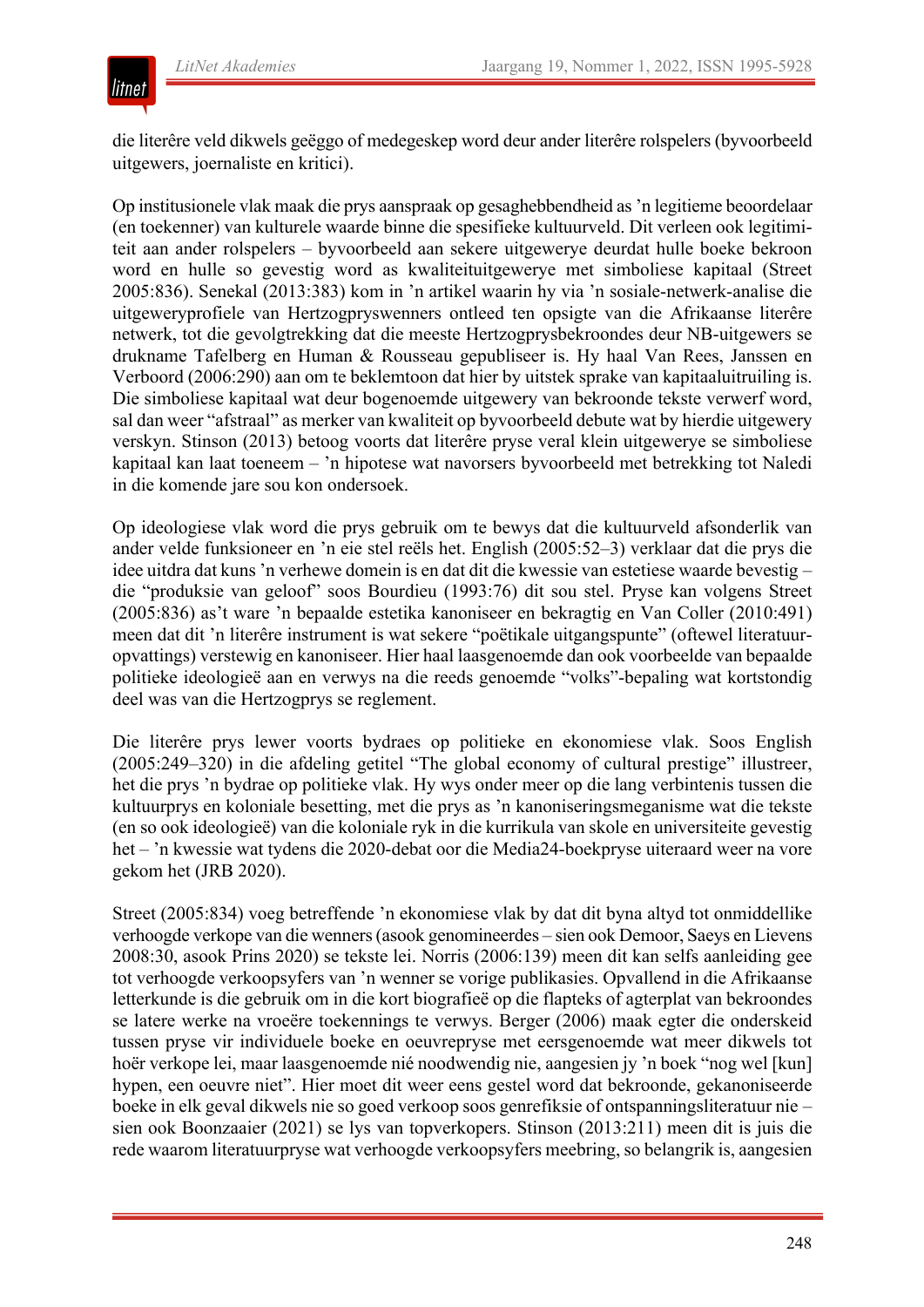

die literêre tekste wat belangrike literatuurpryse verower, die soort tekste is wat normaalweg nie goed verkoop nie.

Soos Galloway (2014) aandui, is literêre pryse dus 'n "rigtingwyser na gehalte" vir die lesers en kopers van boeke. Leyman (2007:60) noem literatuurbekronings "smaakmakers". Vanstaen (2009:26) skryf in haar verhandeling oor Vlaamse kinderboekpryse dat bibliotekarisse hulle wat die aankope van boeke vir biblioteke betref, laat lei deur die nominasielyste vir pryse. In Afrikaans was die Sanlam-toekennings vir jeuglektuur se kenmerkende goud-, silwer- en bronskleurige plakkers voor op kinderboeke reeds jare lank 'n aanduiding van gehalte vir jong lesers en hul ouers. Street (2005:837) (asook Heymans 2001:18) gee te kenne dat dit veral in die geval van onbekende skrywers (soos debutante) as gehaltemerk dien en skryf verder dat pryse tot 'n openbare gesprek oor literêre/artistieke waarde lei. So word die gesprek dus uitgebrei vanuit die literêre gemeenskap na die algemene publiek.

Al is die verhoogde verkope wat deur pryse meegebring word, dalk beperk, bied die prysgeld, soos Galloway (2014) skryf, "(broodnodige) finansiële steun" aan skrywers en moedig dit hulle aan om weer te publiseer aangesien dit erkenning vir hulle werk bied. Romankompetisies soos die NB-Sanlam-GrootRoman-wedstryd en die LAPA-romankompetisie bied by uitstek 'n ekonomiese vergoeding aan die "wenner", waar die geldwaarde van die kompetisie dikwels hoër is as by die meeste literêre pryse (Erasmus-Alt 2019:116) én die wenner die geleentheid gee om sy/haar manuskrip te publiseer.

Demoor e.a. (2008:30) wys op die feit dat pryse aan die skrywer die geleentheid gee om 'n groter gehoor te bereik, maar beklemtoon dat dit veral om die verwerwing van simboliese kapitaal gaan: "When interviewed for this project, most of them referred to the 'honour' of winning a prize." Uiteindelik moet daar nie vergeet word nie dat pryse – soos wat Best (2008:8) en Heymans (2001:20) aandui – uitsonderlike werk binne 'n veld wil erken en beloon, maar ook ander skrywers wil aanmoedig en inspireer. So word letterkundes bevorder en gevier en produsente herinner aan die waardes en belangrikheid van die veld waarbinne hulle praktiseer – sien in hierdie verband ook Seakhoa (2021) se eksplisiete uitsprake oor die oogmerke van Sala.

Demoor e.a. (2008:31) voer bykomend aan dat pryswenners dikwels voel dat die belonings wat die prys bied, net vir die kort termyn geld. Ook Heymans (2001:18) skryf dat in 'n boekemark (soos die Vlaamse een) waar verkope in elk geval "bescheidener" is, daar dalk verhoogde verkope ná 'n bekroning is, maar dat dit geen belofte vir latere sukses is of dat bekroonde boeke sal aanhou om goed te verkoop nie. Op lang termyn kan die vroeëre bekroning selfs stremmend wees, aangesien die skrywer daarna mag voel dat daar ekstra druk is om werk van hoë gehalte te lewer: "Some authors believe that their new work is often criticised more harshly, and that the literary quality of the author's ensuing work tends to be questioned" (Demoor e.a. 2008:31). Heymans (2001:19) meen dat die wenners van pryse 'n sterk "ruggengraat" moet hê, anders kan al die aandag té "egostrelend" wees en die skrywer sy fokus as kunstenaar laat verloor. Sommige skrywers voel dan ook volgens Demoor e.a. (2008:31) negatief oor die media-aandag wat pryse genereer, aangesien dit die fokus verskuif van hulle kuns na hulle persoon. As die aandag dus wegskuif van die persoon af soos wat die belangstelling in die toekenning vervaag, daal die verkoopsyfers. Leyman en Cottyn (2009:158) meen selfs dat die bekroonde die "slachtoffer" kan raak van die bemarkingsveldtog wat deesdae saamhang met die literêre prys – 'n noodwendige gevolg van die gekommersialiseerde era waarin ons leef.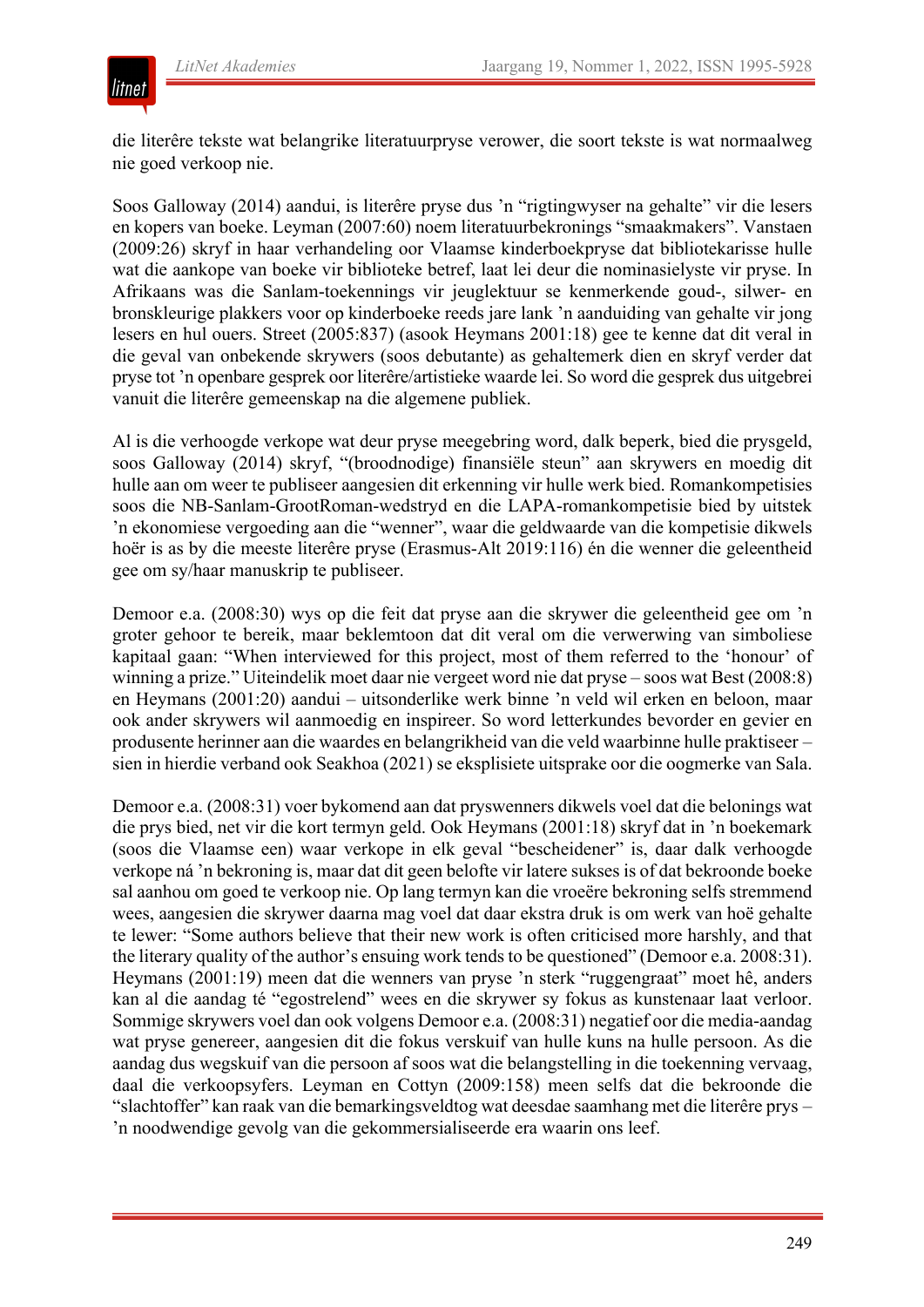

Uit al bogenoemde faktore blyk dit dat literêre pryse se sentrale rol die konfigurasie van die literêre veld is. In 'n artikel oor die potensiaal van rituele (soos prystoekennings) om die veld gestalte te gee ("ritual's field configuration potential") doen Anand en Jones (2008) empiriese navorsing oor die Bookerprys. Hulle identifiseer vier aspekte wat tipies is van prystoekennings en tot die totstandkoming van die veld lei, naamlik (1) die bewerkstelliging van toenemende interaksie en kommunikasie; (2) die verskaffing van 'n gemeenskaplike doel; (3) die fasilitering van strukture van dominansie; en (4) die daarstelling van kapitaaluitruiling (hulle noem dit "transformation of capital") (Anand en Jones 2008:1038). Ten slotte sê Anand en Jones (2008:1056–7) dat strukture soos pryse institusies is "that facilitate interchange among a disparate set of constituents" en die potensiaal het "to configure fields". Om hierdie rede is dit duidelik dat navorsing oor die status van literêre pryse onontbeerlik vir die literatuursosioloog is.

# **6. Bekronings en omstredenheid**

Soos vermeld, is omstredenheid 'n verskynsel wat gepaardgaan met die meeste literêre pryse. English (2005:25–6) beskou dit selfs as noodsaaklik vir die vestiging van 'n prys: "The vast literature of mockery and derision with respect to prizes must, in my view, be seen as an integral part of the prize frenzy itself, and not in any way advancing an extrinsic critique." Wat kultuurpryse betref, blyk die ou cliché dat daar nie iets soos slegte publisiteit bestaan nie, dus te geld. Verdaasdonk (2008:146) wys byvoorbeeld op die omstredenheid rondom die ontstaan van die AKO-prijs (Amsterdamsche Kiosk Onderneming-prijs) en die feit dat daar aanvanklik heelwat kritiek deur kritici jeens die keuses van die beoordelaars geloods is, wat hy as "welkome publiciteit voor de prijs" beskryf. Om die rol van literêre pryse en die funksionering van die literatuurveld tans te verstaan, is dit dus ook nodig om aandag te skenk aan omstredenheid as 'n verskynsel wat met literatuurpryse gepaardgaan.

English (2005:187) bestee meer as een hoofstuk aan die "scandalous currency" van pryse. Hy wys verder daarop dat die bekendste pryse die meeste kritiek uitlok – en dikwels ook vanaf die bekendste skrywers, kunstenaars en kritici. Dié kritiek is volgens hom 'n fundamentele en noodwendige aspek van die kulturele spel verbonde aan 'n prys. Hierdie skandale is so vanselfsprekend dat English (2005:190–6) dit selfs volgens tipe kategoriseer: (1) skandale met betrekking tot beoordelaars se "dubious aesthetic dispositions, as betrayed by their meager credentials, their visible lack of habitus, or glaring errors of judgement"; (2) skandale met betrekking tot die bekroning van minderwaardige kunstenaars wie se werk "pornographic, morally corrupt, politically unpalatable, or simply 'worthless' according to prevailing standards of evaluation" is; (3) skandale oor die beoordelingspaneel se verkeerde keuses en swak estetiese waardes; (4) sprake van korrupsie wat nie noodwendig te make het met geld nie, maar wel met beoordelaars of administrateurs se botsende belange; (5) skandale wat verband hou met die beoordelaars wat skynbaar gunste doen vir 'n redakteur, uitgewer of skrywer; (6) skandale wat te make het met beoordelaars wat 'n appeltjie te skil het met 'n genomineerde of medebeoordelaar; (7) die tipe skandale wat verband hou met beoordelaars wat "etiquette" ignoreer en van die binnegevegte verbonde aan die beoordelingsproses met die media deel; (8) die weiering van pryse, dikwels juis deur gerekende skrywers met baie simboliese kapitaal.

Paauwe (2017) stel dit dat sekere pryse in die Nederlandse veld met meer omstredenheid gepaardgaan as ander. In Afrikaans blyk veral die Akademiepryse histories meer kritiek en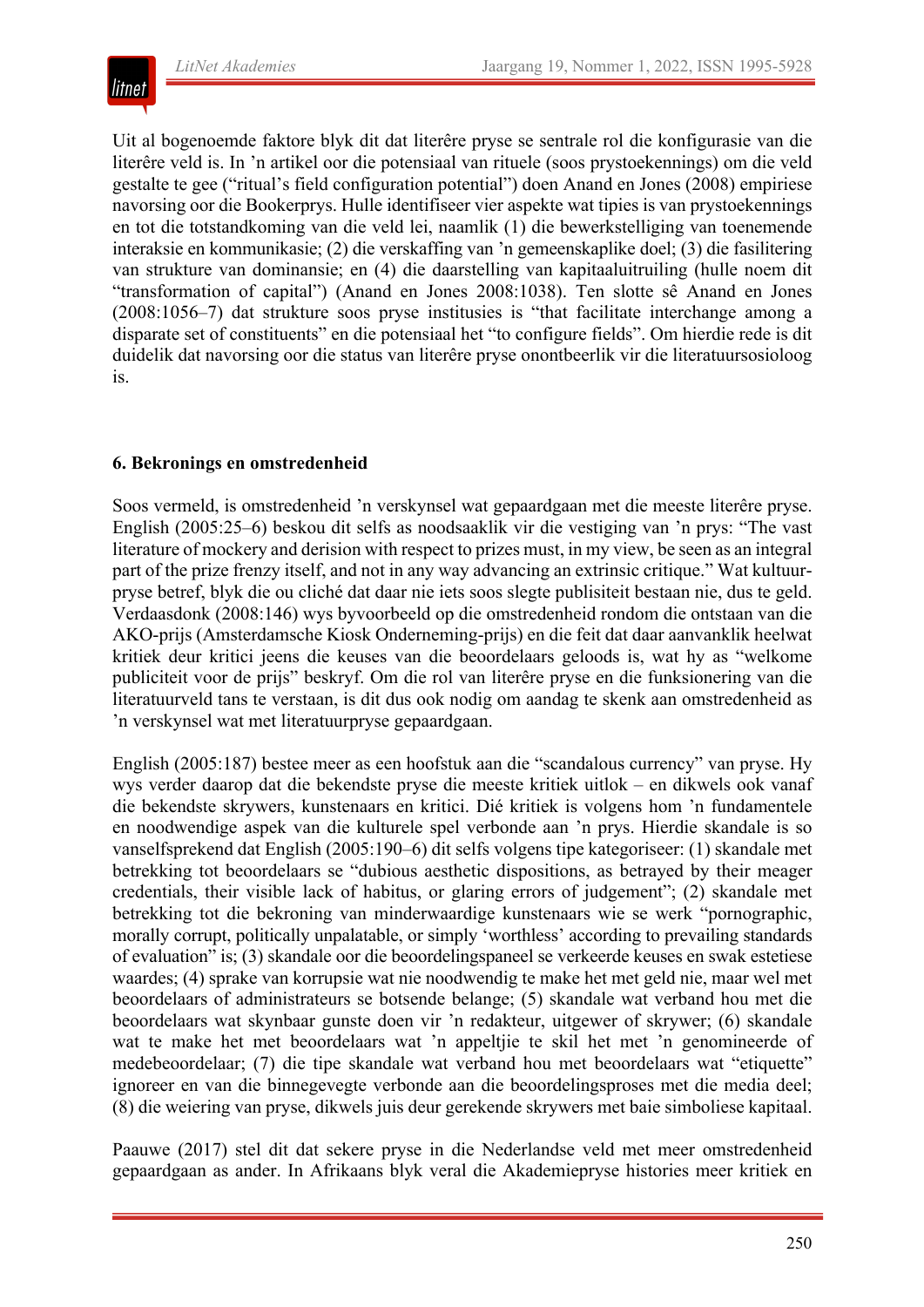

skandaal in die Afrikaanse veld te ontlok – sien hier Kapp (2009) en Van Jaarsveld (2017) (laasgenoemde skryf spesifiek oor die Hertzogprys vir drama). Van Coller (2010:490) wy 'n hele afdeling aan die weiering van pryse in sy artikel oor die Akademiepryse en wys op die weiering van die Hertzogprys deur figure soos Langenhoven (1927), N.P. Van Wyk Louw (1937) en Breyten Breytenbach (1984) – eersgenoemde twee skrywers as gevolg van die feit dat hulle pryse moes deel en laasgenoemde as gevolg van die politiek van die dag. English (2005:219–21) meen al byna twee dekades gelede dat die veld in so 'n mate verander het dat die weiering van 'n prys nie noodwendig meer dui op wat Bourdieu (1994:154) literêre outonomiteit noem nie. Ook in die Afrikaanse veld het prysweiering 'n rariteit geword. Dit is veral duidelik met De Lange (2021) se onlangse weiering van die Sala-Poësieprys wat heelwat aandag in die hoofstroommedia en op sosiale media ontlok het – op laasgenoemde platforms is dit telkens deur kommentators as "ongewoon" of "uitsonderlik" bestempel. In haar magisterverhandeling vermeld Paauwe (2017:16) dieselfde aangaande prysweiering in die Nederlandse literêre veld: "Inmiddels is deze houding echter gedateerd en wordt de weigering van een prijs gezien als een teken van arrogantie." Hieruit sou die afleiding gemaak kon word dat die veranderende rol van literatuurpryse en hekwagters toenemend as vanselfsprekend binne die literêre veld aanvaar word.

Van Coller (2010:494) lys voorts die oorsake van die talle skandale wat al rondom die Hertzogprys uitgebreek het. Van sy kategorieë sluit by English (2005) s'n aan – hy wys byvoorbeeld op die feit dat beoordelaars se evalueringskriteria en estetiese waardes onder verdenking geplaas word (die kwessie van sogenaamde Afrikanerwaardes en die persepsie dat gekanoniseerde tekste "moreel" moet wees); die bevraagtekening van die "kundigheid" van beoordelaars, dikwels deur ander kundiges; sprake van botsende politieke belange, hier in die besonder met betrekking tot Suid-Afrika se apartheidgeskiedenis en die sensuurraad; en laastens die kwessie van ondeursigtigheid. Laasgenoemde hou veral verband met die feit dat kortlyste en beoordelaarsverslae dikwels nie bekendgemaak word nie, wat veroorsaak dat beslissings verdag raak en buitestanders persoonlike vooroordele vermoed. Kleyn (2013:110– 2) kyk breër as die Hertzogprys en maak 'n opsomming van die tipes skandale wat in die groter Afrikaanse pryslandskap voorkom. Haar voorbeelde is soortgelyk aan dié van English (2005) en Van Coller (2010), hoewel sy ook daarop wys dat die herhaaldelike gebruik van sekere beoordelaars en die herhaaldelike bekroning van sekere individue soms bevraagteken word. Kleyn (2013:111) wys voorts op die kwessie dat verskillende genres in die geval van verskeie Afrikaanse pryse teen mekaar moet meeding en bepaalde genres dan gewoonlik wen.

Die onlangse debat rondom ras (met betrekking tot die Media24-boekpryse) sou bygevoeg kon word as 'n oorsaak van omstredenheid. Hier moet daar aangevoer word dat die Akademie se destyds omstrede negering van die baanbrekende bruin Afrikaanse dramaturg en digter Adam Small (De Vries 1991a; 1991b) duidelik illustreer dat rassediskriminasie nog altyd 'n bron van omstredenheid was as dit by Suid-Afrikaanse literêre pryse kom. Die debat oor Small kom in 2012 weer na vore met die toekenning van die Hertzogprys vir drama aan hom lank ná die meeste van sy werke gepubliseer is. Small se "regstellende" bekroning word bevraagteken deur die Protea-uitgewer Nicol Stassen (Malan 2012), wat meen dat die foute van die verlede nie reggestel is nie, maar bloot vervang is deur nuwe foute: Goeie onlangse dramatekste (talle deur Protea gepubliseer) is (aldus Stassen) nou weer ontneem van 'n bekroning en die reglement van die prys is geïgnoreer. Dieselfde kwessie van rassisme en regstellende aksie wat dus in die breë Suid-Afrikaanse samelewing 'n bron van omstredenheid is, speel 'n rol as dit by literêre toekennings kom. Hier is duidelik weer tekens van homologie tussen die literêre en politieke veld te sien.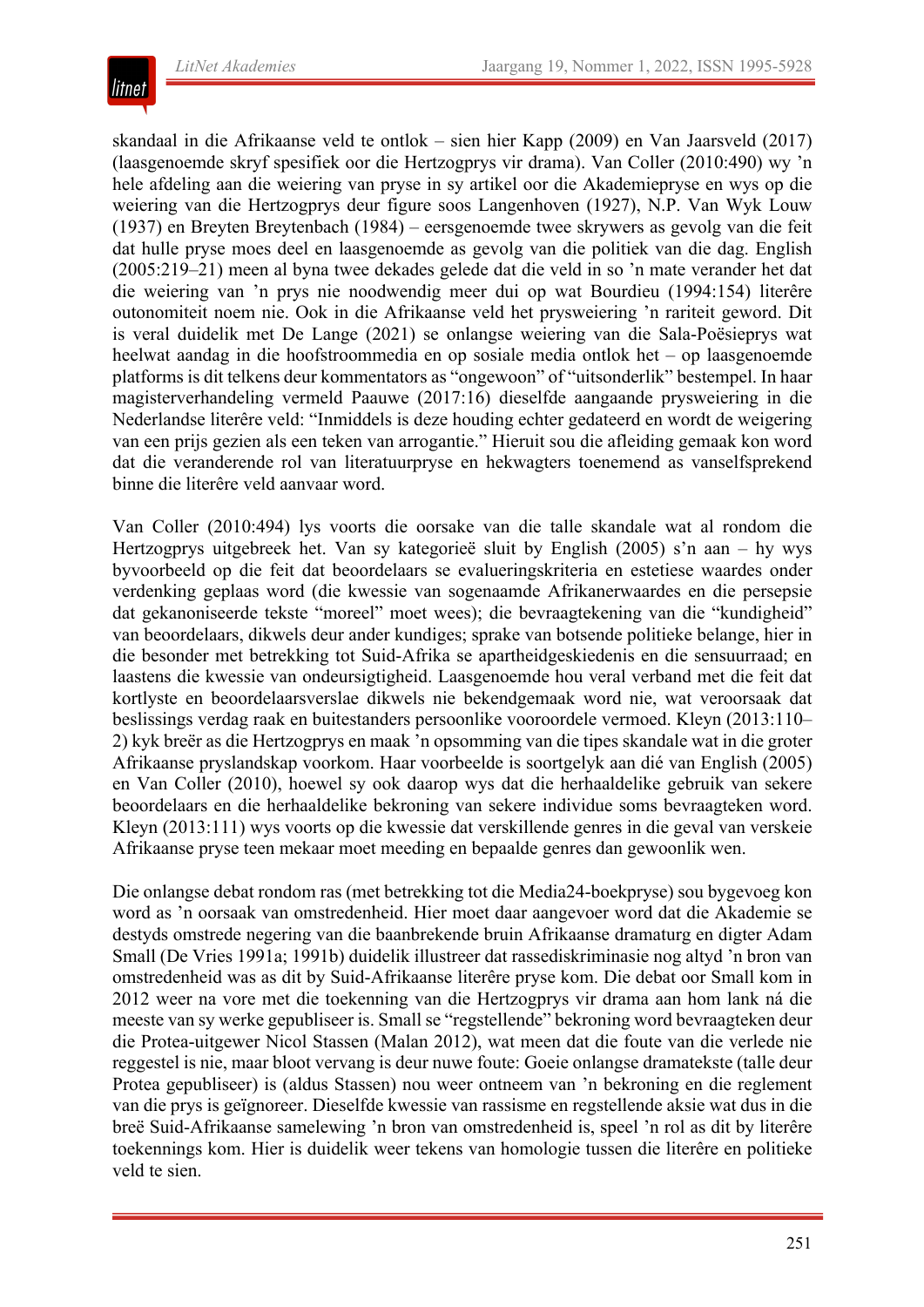

Ondeursigtigheid blyk 'n groot oorsaak van bespiegeling en debat by literêre pryse te wees. Vertroulikheid is 'n belangrike faktor as dit by beoordeling kom, maar die feit dat die meganismes en besluitnemings agter die hele prystoekenningsproses meermale nie algemeen bekend is nie, veroorsaak dat dit dikwels as(onnodiglik) geheimsinnig en dus bedenklik beskou word. Met die aanvanklike besluit om die Ingrid Jonker-prys in 2010 nie toe te ken nie (wat omgekeer is ná Kozain se bedanking en die aanstelling van 'n nuwe komitee), word die kwessie van 'n gebrek aan deursigtigheid aangeroer. Die besluit om fynere besonderhede van die reglement van die Ingrid Jonker-pryskomitee eers te hersien voor 'n prystoekenning plaasvind, word vanuit die literêre veld gekritiseer as een wat nie goed verduidelik en/of verantwoord is aan die publiek nie (Kozain 2010). Smuts (2005:8) wys op kritiek wat teen Akademiepryse uitgespreek word dat die commendatio nie voldoende is om 'n bekroning te motiveer nie, aangesien dit 'n aanprysing eerder as motivering van die bekroning van die betrokke teks bó die ander tekste is. Paauwe (2017:73) se studie illustreer inderdaad dat daar minder skandale verbonde is aan pryse wat 'n deeglike beoordelaarsverslag saam met bekronings vrystel (hoewel sy byvoeg dat ander faktore ook 'n rol speel). Smuts (2005:8) voel dat die Akademie se gebruik om slegs 'n commendatio oor die wenner te publiseer, voldoende is, aangesien dit "deeglik gemotiveerde en oortuigende literêre argumente en uitsprake" kan bevat. Om motiverings aangaande die nietoekenning van die prys aan ander tekste te skryf, sien hy ook as onprakties en "kwetsend" teenoor ander finaliste. Etty (2006:43) huldig 'n soortgelyke opinie as Smuts (2005). Volgens haar is dit belangrik dat die beoordelingsproses vertroulik bly, aangesien die argumente wat teen 'n bepaalde teks se bekroning gemaak word, nie "leesbevorderend" sou wees nie. Daarteenoor beskou Leyman en Cottyn (2009:165) die "noodzaak van beter gemotiveerde juryrapporten" as "evident".

In 'n koerantartikel getitel "Die Hertzogprys gaan aan … Maar wat van die naaswenner(s)?" vra Prins (2013) of dit nie meer deursigtigheid en "gesonde debat oor die meriete van een boek teenoor 'n ander" aan literêre pryse sou verleen as die "sterkste aanspraakmakers" saam met die wenner bekend gemaak word nie. In die artikel haal Prins verskeie beoordelaars van pryse aan en vermeld botsende opinies oor dié saak. Dit is opvallend dat verteenwoordigers van die onderskeie pryse wat geraadpleeg word, meen dat die prosedure wat húlle prys volg, die beste verantwoord is. Hierdie verskynsel word ook vermeld deur English (2005:122) wat sê dat hoewel beoordelaars sal erken dat daar verskeie faktore betrokke is by toekennings, hulle dit self gewoonlik stel dat hulle die mees literêr-verantwoorde keuse gemaak het as beoordelaar en die beste praktyke gevolg word ten opsigte van die bekroning waarby hulle betrokke is. Marné Pienaar, sameroeper van die UJ-pryse op daardie stadium, het gevoel dit is belangrik om kortlyste bekend te maak, soos wat die UJ-pryse ook doen. Sy sê hieroor aan Prins (2013): "Ek dink dit dra by tot die statuur van die prys in die sin dat dit gesprek en afwagting ontlok en dit gee ook 'n kopknik aan naaswenners wat hopelik ook as aanmoediging gelees sal word." Volgens Danie Marais, tydens die onderhoud die sameroeper van die Ingrid Jonkerprys, is dit nie die gewoonte met betrekking tot dié prys om kortlyste bekend te stel nie, hoewel geen beletsel daarop is nie. Hy noem verder aan Prins dat beoordelaars ook dikwels in hulle kommentaar of commendatio's ander sterk aanspraakmakers vermeld sodat daar wel sprake is van kortlyste wat by hierdie prys figureer. Hy meen dat hierdie kortlyste dan ook 'n goeie ding is en die proses daarby sal baat vind.<sup>8</sup> Louise Viljoen, toe voorsitter van die Letterkundekommissie (LK) wat die Akademie se letterkundepryse toeken, neem nie werklik standpunt in oor die Akademie se niegebruik van kortlyste nie, hoewel Thys Human, vroeër beoordelaar van die UJ-prys en later ook 'n lid van die LK, voel dat die LK 'n "gedugte span" is wie se "literêre oordeel [...] absoluut bo verdenking" is (Prins 2013). Hy meen verder dat in jare waarin die kompetisie nie sterk is nie, 'n bekendmaking van kortlyste die Akademiepryse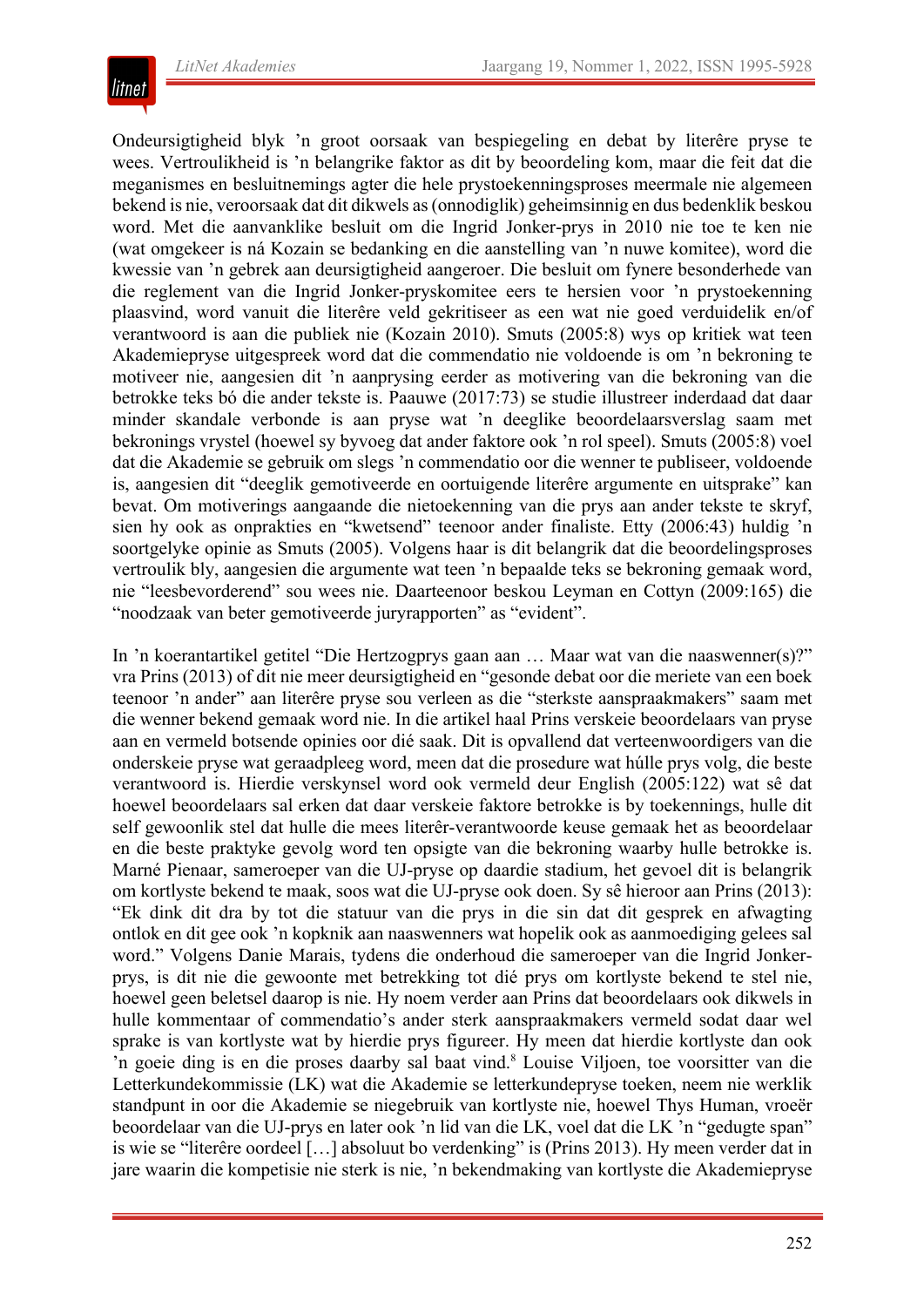

se prestige kan aantas en die proses onnodig kan vertraag (Prins 2013). Prins herhaal hierdie versoek vir kortlyste in 2020 en skryf in 'n artikel dat die aankondigings rondom kortlyste ook tot "hype" kan lei en "die boeke en skrywers op 'n kortlys geweldig baie baat kon vind uit 'n bemarkingsoogpunt" (Prins 2020). In 2021 maak die LK dan ook vir die eerste keer kortlyste saam met die name van die bekroondes bekend (Anoniem 2021b).

Verdaasdonk (2008:141) maak die stelling in 'n hoofstuk oor wie in aanmerking kom vir die P.C. Hooft-prijs, waarskynlik die mees gekanoniseerde literêre prys binne die Nederlandstalige veld, dat 'n "juryrapport" of huldigingswoord in werklikheid oorbodig is, aangesien dit verkeerdelik die indruk skep dat daar bepaalde intrinsieke eienskappe is wat die toekenning bepaal het, terwyl daar volgens hom ander, eksterne faktore is wat die bekroning meebring. Hy haal Bourdieu aan en wys daarop dat die veld 'n geloof in die reëls wat dit reguleer, vereis. Die jurieverslag is dus die paneel se manier om te voldoen aan die vereistes van die veld en sodoende word die illusie geskep dat tekste intrinsieke waarde het wat toekennings bepaal.

Al die bogenoemde tipes skandale het uiteindelik met twee sake te make: die kwessie van sowel politieke as sosiale kapitaal en die idee van kulturele sportmanskap. Volgens English (2005:194) kan daar gepraat word van die normale politiek van pryse:

As we have seen, social capital is often an even more important factor than symbolic capital (and far more important than money) in persuading a prestigious artist or critic to serve as a judge; it is an indispensable currency for any new cultural prize. By the common or journalistic definition, therefore, prizes are unavoidably "political" from the moment of their inception, and hence always open to scandals of this kind.

Kulturele "sportmanskap" hou verband met die ongesproke, maar kollektief aanvaarde reëls van die veld: Beoordelaars is veronderstel om integriteit te hê en besluitnemingprosesse geheim te hou, terwyl genomineerdes wat nie bekroon word nie, "goeie" verloorders moet wees en bekroondes hulle soos waardige wenners moet gedra (English 2005:195). Ook Street (2005:819–20) gebruik die sportmanskap-metafoor om literêre pryse te beskryf: "Arts prizes have become a kind of spectator sport, attracting considerable media speculation and discussion, and accompanied by organized betting." Hy wys verder daarop dat pryse 'n spesifieke soort mediagebeurtenis is wat praktiese implikasies inhou vir kulturele beleid en kulturele diskoers én wat teoretiese implikasies inhou ten opsigte van argumente omtrent estetika.

English (2005:196) maak herhaaldelik die stelling dat hierdie skandale nie net te doen het met skindernuus aangaande beroemdes en kleinlike politiek wat afbreuk doen aan die prys nie, maar dat dit te make het met die "Artist" as 'n spesiale individu en die produksie van geloof in "Art" as 'n spesiale tipe aktiwiteit: "[T]he scandalous currency that prizes put into circulation functions not to deflate this belief but, on the contrary, to keep it aloft, assuring its persistence in the face of heavily contrary historical pressures." Die diskoers rondom prystoekenningskandale noem English (2005:212) "antiprize rhetoric". Dit word dikwels deur borge en administrateurs van pryse aangemoedig aangesien dit die kollektiewe geloof in elemente soos estetiese waarde en die feit dat dit moontlik is om "die beste" kunswerk te identifiseer, bevestig. Sowel Leyman en Cottyn (2009:164) as Street (2005:830) maak soortgelyke stellings. Laasgenoemde wys op die feit dat skindernuus en omstredenheid deur prysorganiseerders gebruik word om pryse te bemark: "As one culture industry executive noted, 'you have to have controversy.'" Máár, Street (2005:830) beklemtoon (soos Best 2008:17) dat dit die régte tipe omstredenheid moet wees: "Some prize organizers live in fear of the 'wrong' sort of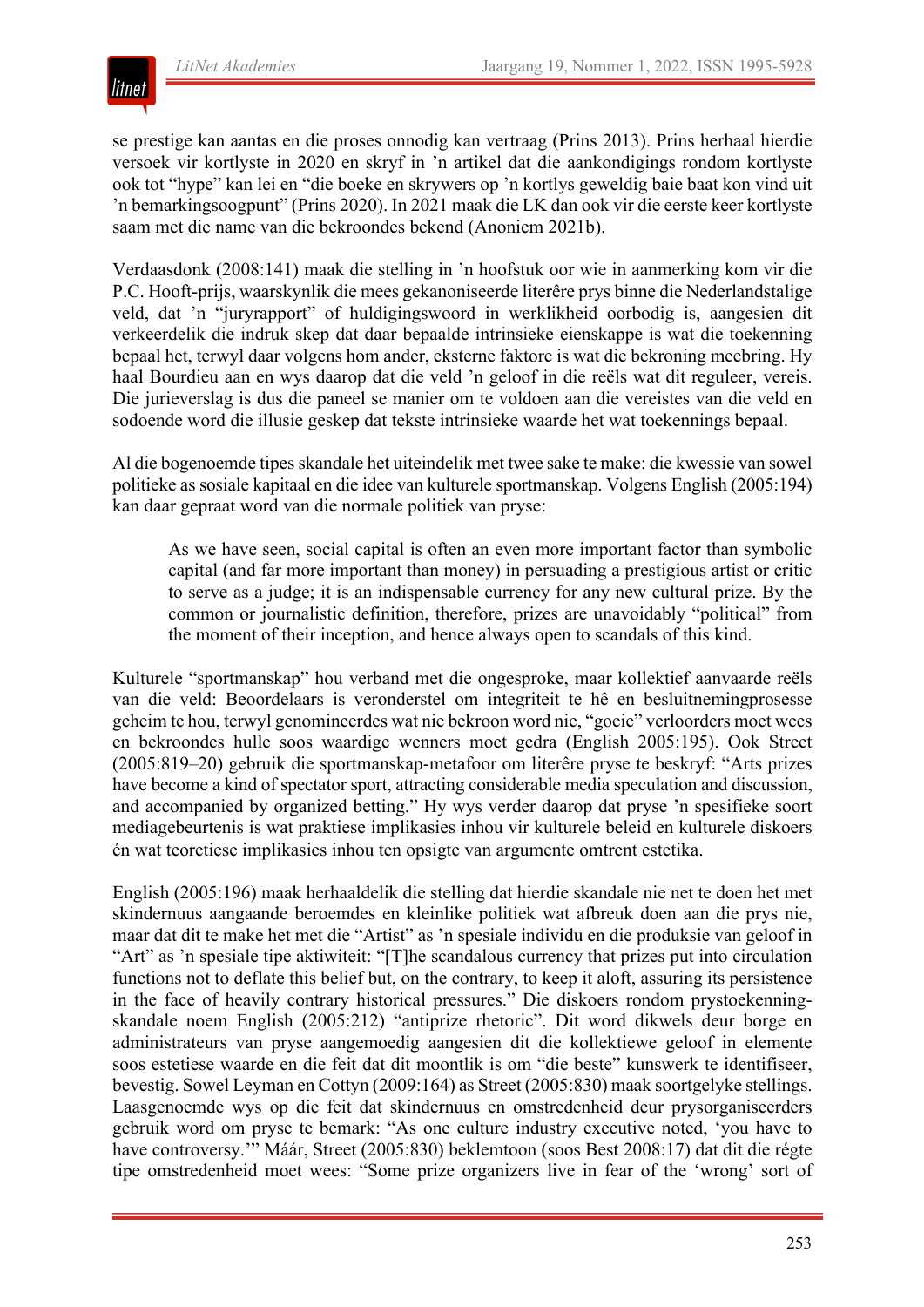

controversy – rumours of corruption as opposed to arguments over artistic worth." Uiteindelik blyk dit dus ook uit Street en Best se artikels dat die skandale en omstredenheid wat met literêre pryse gepaardgaan, gesprekke oor literêre waarde in die eietydse literêre veld vooropstel – meer as in enige ander instelling binne die veld.

Paauwe (2017:73) se gevolgtrekking aangaande die funksie van skandale is veel meer ekonomies as literêr. Sy meen dat as daar meer omstredenheid rondom 'n prys is, daar meer media-aandag is en omgekeerd – 'n prys met "lage entertainmentgehalte" gaan gewoon nie soveel aandag trek vir die prysadministrateurs en die bekroondes nie. Ook Driscoll (2013:119) het dit oor die bydrae wat literêre pryse saam met sosiale media lewer om kulturele kapitaal om te skakel in sosiale en ekonomiese kapitaal. Hierdie aspek is vir laasgenoemde kernaktiwiteite binne die huidige literêre veld: "[T]he emerging dominance of literary prizes and the spread of social media may shape the development of the twenty-first century literary field."

#### **7. Ten slotte**

Die persepsie bestaan dat literatuurpryse bloot mededinging tussen tekste behels waar die wenner 'n toekenning losslaan wat 'n bepaalde beloning inhou. Die werklikheid is dat die toekenningsproses binne die literêre veld verreikend is en verskeie rolspelers beïnvloed. Soos Best (2008:9) dit stel, wen die organisasies wat pryse toeken nét soveel in die prystoekenningsproses as die bekroondes danksy die simboliese kapitaal wat verwerf word. Naas hierdie organisasies en die bekroondes ontvang verskeie individuele rolspelers ook simboliese en sosiale kapitaal in die proses – onder meer genomineerdes, beoordelaars, uitgewers, individuele borge en ander. Dit is inderdaad 'n kanoniseringsmeganisme wat bydra tot die vorming van die literêre veld vandag. Nie net bring dit kapitaaluitruiling en magspel mee nie, maar dit lei ook tot die produksie van geloof in die estetiese waarde van letterkunde wat volgens Bourdieu (1993:76) noodsaaklik is vir die funksionering van die literêre veld. Selfs die omstredenheid, debatte en skouspel wat met bekronings gepaardgaan, is deel van die verskynsel van literatuurpryse en behoort as sodanig beskou te word en as 'n faset van wat Street (2005:832–3) die "narrative of the prize" noem.

Voorts kan dit gestel word dat hekwagters in die literêre veld aan die verander is, met sosiale media en die ekonomiese veld wat 'n al groter impak het op wat in kultuurvelde gebeur. Binne hierdie proses speel literatuurpryse 'n beduidende rol. Stinson (2013:210) merk tereg op: "Major literary prizes have become the key mediator of literary value for the broader bookreading public that does not attend literary events, or regularly read book reviews in newspapers or publications." Tradisionele literêre institusies se posisie is aan die verander in 'n era waarin kanonisering, wat nog altyd 'n dinamiese proses was, al vinniger plaasvind. Literêre toekennings weerspieël verder die sosiale, politieke en ekonomiese faktore wat binne hierdie bepaalde tydsgees 'n rol in die samelewing speel. Dit *regverdig* dus nie net ondersoek vanuit akademiese geledere nie, maar *noodsaak* dit – net soos ander vorme van literêre evaluering en kritiek. Wat Afrikaanse literêre pryse betref, is daar veral meer akademiese navorsing nodig. Ten spyte van die media-aandag wat bekronings ontlok en die publiek se belangstelling daarin, is historiografiese inligting oor pryse skraps en onvolledig. Rekords van vorige pryswenners en inligting oor die stigting en bestuur van pryse wat beskikbaar gestel word op pryskomitees se webtuistes, soos in Nederland en België die geval is, sou hierdie soort navorsing ook aansienlik kon vergemaklik en bevorder.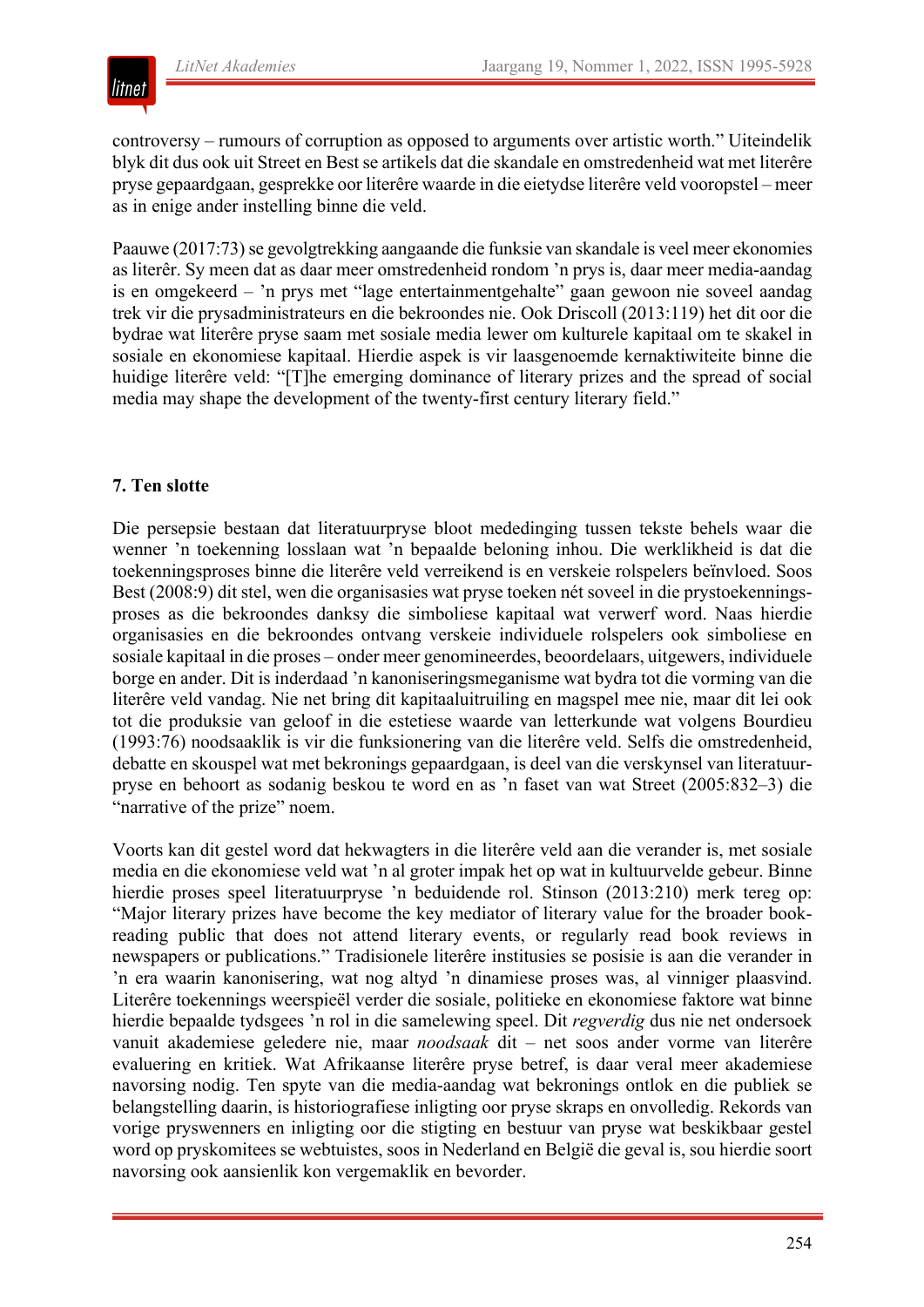# **Bibliografie**

Anand, N. en B.C. Jones. 2008. Tournament rituals, category dynamics, and field configuration: The case of the Booker Prize. *Journal of Management Studies*, 45(6):1036–60.

Anoniem. 2013. Media24 Boeke vereer Elisabeth Eybers met poësieprys. LitNet. http://www.litnet.co.za/media24-boeke-vereer-elisabeth-eybers-met-posieprys (10 Desember 2020 geraadpleeg).

—. 2019a. Media24 Boeke literêre pryse vir 2019 bekend. LitNet. https://www.litnet.co.za/ media24-boeke-literere-pryse-vir-2019-bekend (15 Januarie 2021 geraadpleeg).

—. 2019b. Ingrid Jonker-prys reglement. LitNet. https://www.litnet.co.za/wp-content/ uploads/2019/01/Ingrid-Jonker-prys-Reglement-2019.pdf (18 Januarie 2021 geraadpleeg).

—. 2020. kykNET-*Rapport*-boekpryse 2020: wenners aangekondig. LitNet. https://www.litnet.co.za/kyknet-rapport-boekpryse-2020-wenners-aangekondig (20 Mei 2021 geraadpleeg).

—. 2021a. Anker wen 3de keer UJ-prys. *Netwerk24*, 31 Maart.

—. 2021b. SA Akademie vir Wetenskap en Kuns: Bekronings vir 2021. LitNet. https://www.litnet.co.za/sa-akademies-vir-wetenskap-en-kuns-bekronings-vir-2021 (20 Mei 2021 geraadpleeg).

Berger, L. 2006. Geen extra verkoop na P.C. Hooft-prijs. *NRC Handelsblad*, 19 Mei.

Bernaerts, L. 2017. Het platform literatuur en sameleving. Hoe kunnen onderwijs, onderzoek en kritiek de letteren beter op de kaart zetten? *Ons Erfdeel*, 60:179–82.

Best, J. 2008. Prize proliferation. *Sociological Forum*, 23(1):1–27.

Bloom, H. 2005. An elegy for the canon. [Oorspronklik gepubliseer in: *The Western canon: The books and schools of ages*, 1994]. In Morrissey (red.) 2005:241–57.

Bonthuys, M. 2016. 'n Vergelykende ondersoek na die toekenning van debuutpryse vir Afrikaanse en Nederlandstalige poësie, 1990–2009. Doktorale proefskrif, Universiteit Stellenbosch.

Boonzaaier, C. 2021. Dit is 2020 se gewildste Afrikaanse boeke. *Netwerk24*, 13 Januarie.

Boonzaaier, D. 2020. Media24 Boeke sê jammer oor wit paneel. *Rapport*, 24 Junie.

Bourdieu, P. 1993. *The field of cultural production*. Onder redakteurskap van R. Johnson. Cambridge: Polity Press.

—. 1994. *De regels van de kunst. Wording en structuur van het literaire veld*. Vertaal deur: R. Hofstede. Amsterdam: Van Gennep.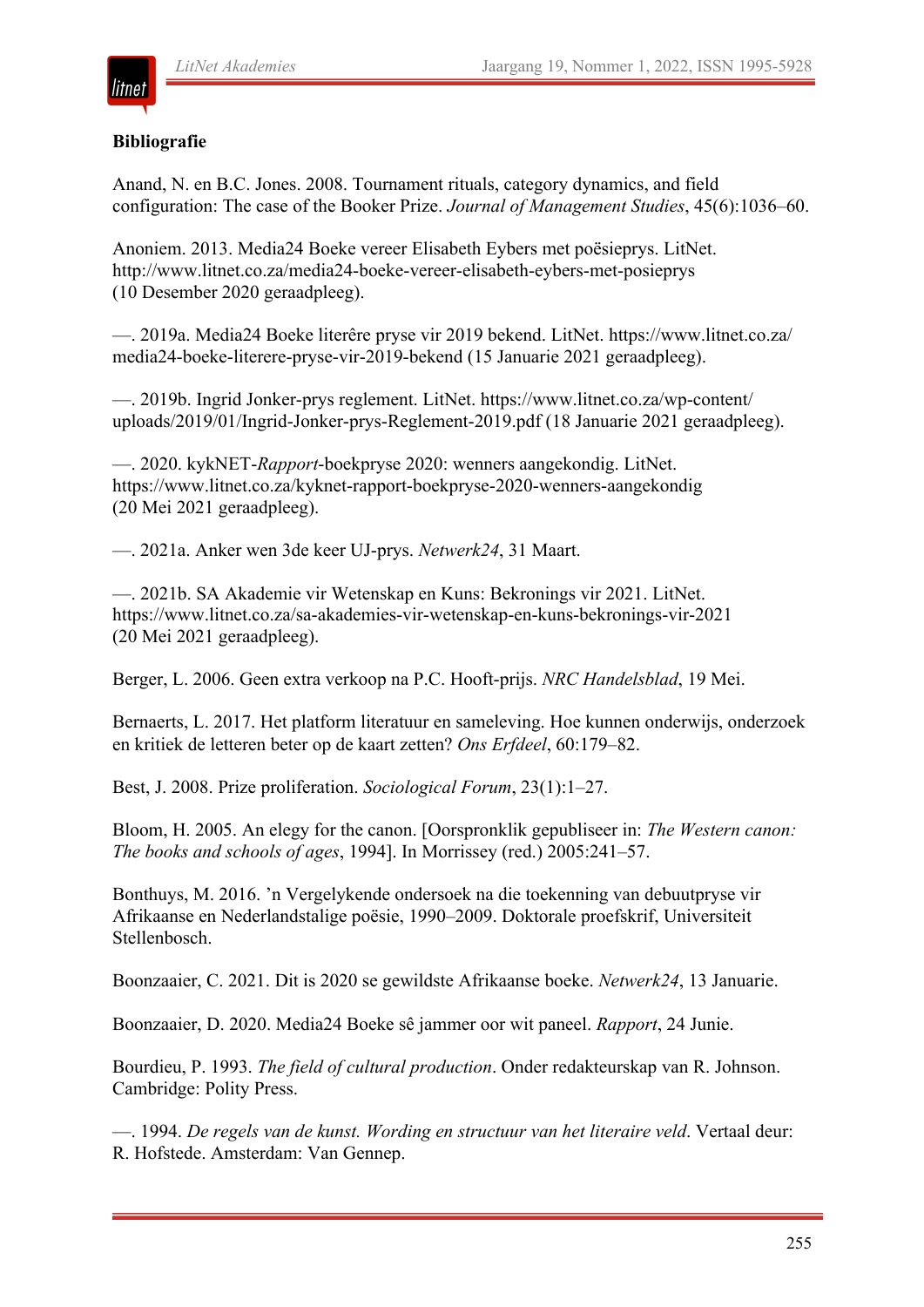

Brink, L. 2021. Akademiepryse. Koördineerder: Projekte. SAAWK. E-pos-korrespondensie, 30 September.

Childress, C., C.M. Rawlings en B. Moeran. 2017. Publishers, authors, and texts: The process of cultural consecration in prize evaluation. *Poetics*, 60:48–61.

De Goede, R. 2020. Ingrid Jonkerprys 55 jaar! Versindaba. https://versindaba.co.za/2020/07/ 25/ingrid-jonker-prys-55-jaar (18 Januarie 2021 geraadpleeg).

De Greve, L. en G. Martens. 2021. #Bookstagram and beyond. The presence and depiction of the Bachmann Literary Prize on social media (2007–2017). *Digital Humanities Benelux Journal*, 3:81–102.

De Kock, L. 2009. Judging new "South African" fiction in the transnational moment. *Current Writing*, 21(1/2):24–48.

De Lange, J. 2021. Johann de Lange wys SALA-Poësieprys van die hand. Versindaba. https://versindaba.co.za/tag/sala-poesieprys (20 November 2021 geraadpleeg).

Demoor, M., F. Saeys en S. Lievens. 2008. "And the winner is?" Researching the relationship between gender and literary awards in Flanders, 1981–2000. *Journal of Gender Studies*, 17(1):27–39.

De Nooy, W. 1988. Gentlemen of the jury. The features of experts awarding literary prizes. *Poetics*, 17:531–45.

—. 1991. Social networks and classification in literature. *Poetics*, 20:507–37.

De Vries, A.H. 1991a. Het Hertzogprys 'n tweederangse Artes geword? *Beeld*, 6 Mei.

—. 1991b. Die Akademie en die sewe slapende skones. *Beeld*, 21 Mei.

De Vries, W. 2011. Esterhuizen kry Protea-prys. *Die Burger*, 26 September.

Dorleijn, G.J., R. Grüttemeier en L. Korthals Altes (reds.). 2010. *Authorship revisited. Conceptions of authorship around 1900 and 2000*. Leuven, Parys, Walpole: Peeters.

Dorleijn, G.J. en K. van Rees (reds.). 2006. *De productie van literatuur. Het literaire veld in Nederland. 1800–2000.* Nijmegen: Vantilt.

Driscoll, B. 2013. Twitter, literary prizes and the circulation of capital. In Stinson (red.) 2013.

English, J.F. 2005. *The economy of prestige: Prizes, awards, and the circulation of cultural value*. Cambridge: Harvard University Press.

Erasmus-Alt, J. 2019. Die bydrae van nie-artistieke praktyke tot die literêre sukses van eksemplariese Afrikaanse tekste. 'n Ondersoek na beeldvorming. Doktorale proefskrif, Universiteit van die Vrystaat.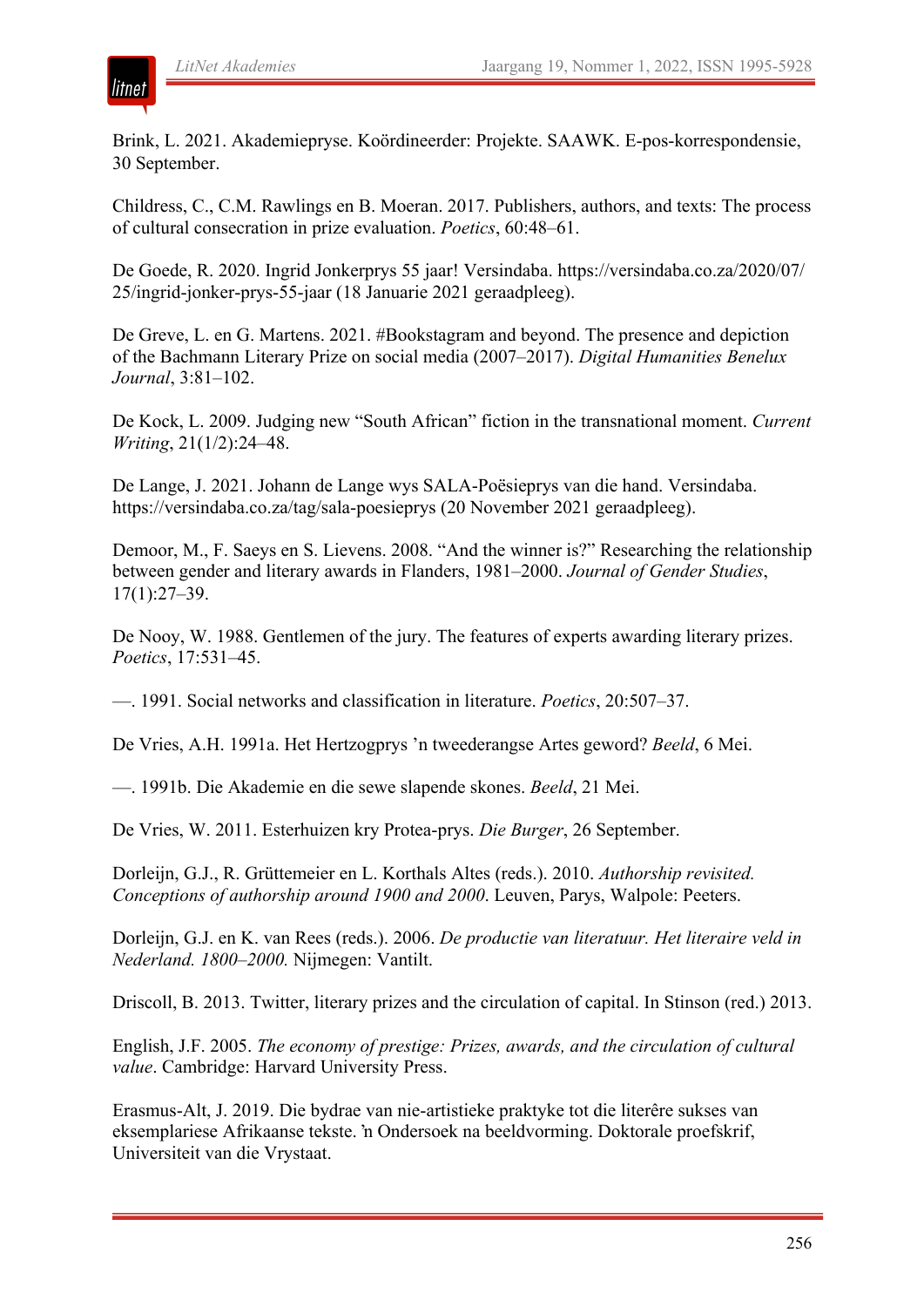Esterhuizen, L. 2012. Louis Esterhuizen. Om vir 'n fees totsiens te sê. Versindaba. https://versindaba.co.za/2012/04/25/louis-esterhuizen-om-vir-n-fees-koebaai-te-se (10 Februarie 2020 geraadpleeg).

Etty, E. 2006. Niet tegen elke prijs. Een criticus in een literaire jury – kan dat wel? *De Revisor*, 33:41–6.

Galloway, F. 2014. Die belang van literêre toekennings binne die Afrikaanse literêre sisteem. LitNet. http://www.litnet.co.za/Article/die-belang-van-literre-toekennings-binne-dieafrikaanse-literre-sisteem(10 Februarie 2020 geraadpleeg).

Heymans, F. 2001. *Het goud van de Vlaamse letteren. 170 jaar prijzen voor de Nederlandse literatuur in België.* Gent: Snoeck-Ducaju & Zoon.

Hinderer, W. 1969. Literary value judgements and value cognition. In Strelka (red.) 1969.

Hirsch, E.D. 1969. Privileged criteria in literary evaluation. In Strelka (red.) 1969.

Huggan, G. 1997. Prizing "otherness": A short history of the Booker. *Studies in the Novel*, 29(3):412–33.

Janssen, S. 1994. *In het licht van de kritiek. Variaties en patronen in de aandacht van de literatuurkritiek voor auteurs en hun werken*. Hilversum: Verloren.

JRB. 2020. Writers condemn the lack of diversity in the 2020 Media24 Books Literary Prizes. *Johannesburg Review of Books*, 19 Junie.

Kannemeyer, J.C. 1983. *Geskiedenis van die Afrikaanse literatuur 2*. Kaapstad: Academica.

Kapp, P. 2009. *Draer van 'n droom. Die geskiedenis van die Suid-Afrikaanse Akademie vir Wetenskap en Kuns.* 1909–2009. Hermanus: Hemel & See Boeke.

Kleyn, A.J.T. 2013. 'n Sisteemteoretiese kartering van die Afrikaanse literatuur vir die tydperk 2000–2009: Kanonisering in die Afrikaanse literatuur. Doktorale proefskrif, Universiteit van Pretoria.

Kozain, R. 2010. Die nie-toekenning van die Ingrid Jonker-prys. Versindaba. http://versindaba.co.za/2010/09/09/persvrystelling-die-nie-toekenning-van-die-ingrid-jonkerprys (15 Desember 2020 geraadpleeg).

Leyman, D. 2007. Literaire prijzen: De etalagekast van de literatuur. *Deus ex Machina*, 120:60–2.

Leyman, D. en H. Cottyn. 2009. Schrijvers en de verloren eer van literaire prijzen. *Dietse Warande en Belfort*, ble. 156–66.

Malan, M. 2012. Onmin oor Small se prys kom nie tot rus. *Rapport*, 31 Maart.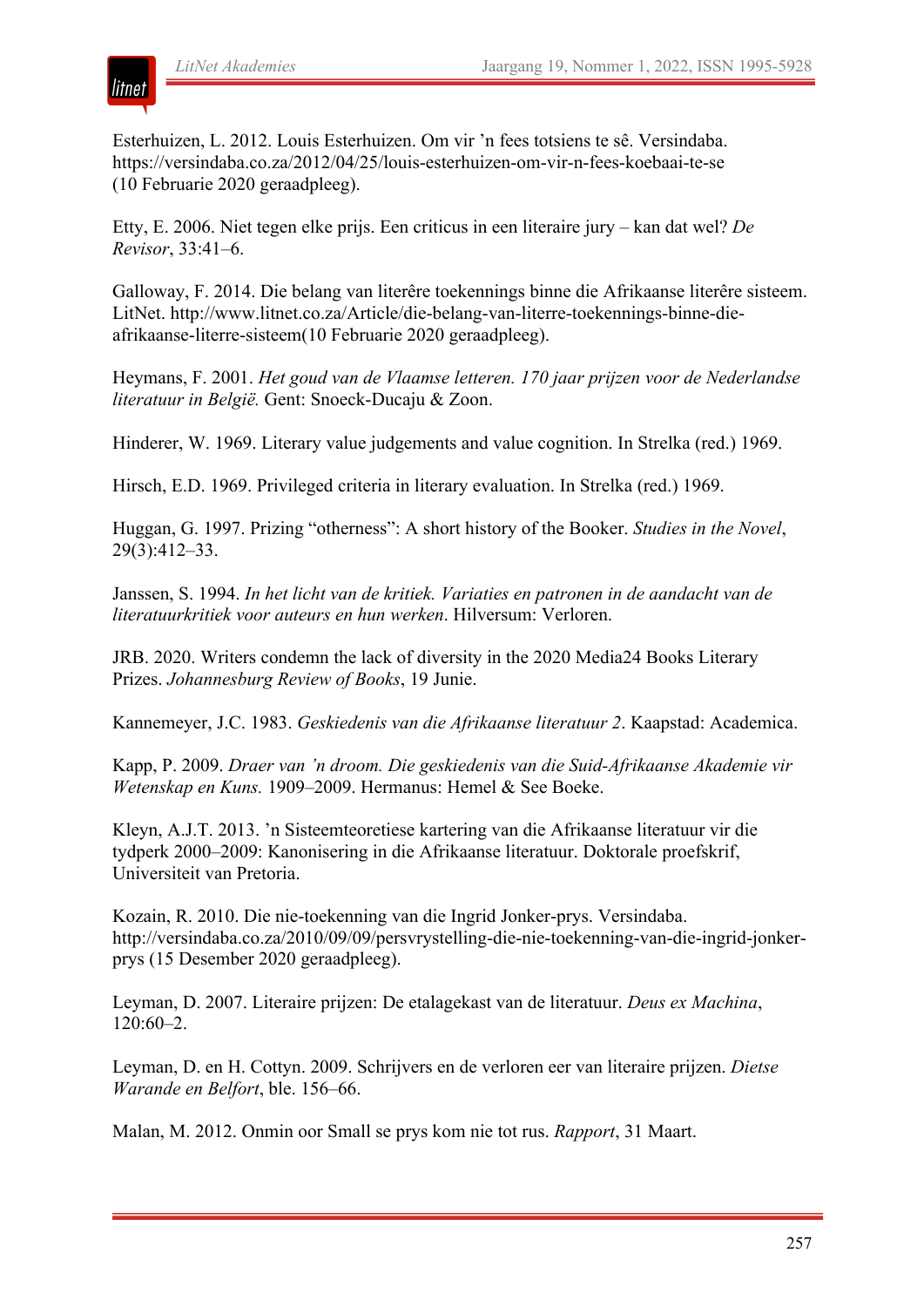

Marais, D. 2010. Persverklaring: Nuwe Ingrid Jonker-pryskomitee. Versindaba. https://versindaba.co.za/2010/09/20/persvrystelling-nuwe-ingrid-jonkerprys-komitee (15 Januarie 2021 geraadpleeg).

Meizoz, J. 2010. Modern posterities of posture. Jean-Jacques Rousseau. In Dorleijn, Gruttemeier en Korthals Altes (reds.) 2010.

Morrissey, L. (red.). 2005. *Debating the canon. A reader from Addison to Nafisi.* New York: Palgrave Macmillan.

Norris, S. 2006. The Booker Prize: A Bourdieusian perspective. *Journal for Cultural Research*, 10(2):139–58.

Paauwe, C.J. 2017. Het literaire prijzencircus. Onderzoek naar de positie van literatuurprijzen in het Nederlandse literaire veld. Magisterverhandeling, Radboud Universiteit Nijmegen.

Pople, L. 2019. Buys ontvang die WA Hofmeyr-prys. *Netwerk24*, 14 Junie.

Prins, J. 2013. "Die Hertzogprys gaan aan …" Maar wat van die naaswenner(s)? *Die Burger*, 20 April.

—. 2020. Boekevat: Akademie verpas "hype"-bus met g'n kortlyste. *Netwerk24*, 1 Junie.

Seakhoa, M.R. 2012. South African Literary Awards (SALA). Doelstellings en prosedure. Versindaba. http://versindaba.co.za/tag/sala (13 Januarie 2021 geraadpleeg).

—. 2021. Response to SALA winner's "resignation of the SALA award". Versindaba. https://versindaba.co.za/tag/sala-reaction-to-johann-de-lange (20 November 2021 geraadpleeg).

Senekal, B. 2013. 'n Ontleding van Hertzogpryswenners se uitgeweryprofiele in terme van die Afrikaanse literêre netwerk en met behulp van Sosiale-netwerk-analise (SNA). *LitNet Akademies*, 10(3):362–87. https://litnet.co.za/assets/pdf/joernaaluitgawe\_10\_3/10(3)\_GW\_ Senekal.pdf

Smuts, J.P. 2005. Die Akademie se letterkundepryse. *Tydskrif vir Geesteswetenskappe*,  $45(1):1-14.$ 

Spinoy, E. 2008. Het zoekgeraakte bijproduct. Over literaire prijzen. *Freespace Nieuwzuid*, 8(32):6–23.

Stinson, E. 2013. Small publishers, symbolic capital and Australian literary prizes. In Stinson (red.) 2013.

Stinson, E. (red.). 2013. *By the book? Contemporary publishing in Australia*. Monash University Press.

Street, J. 2005. "Showbusiness of a serious kind": A cultural politics of the arts prize. *Media, Culture & Society*, 27(6):819–40.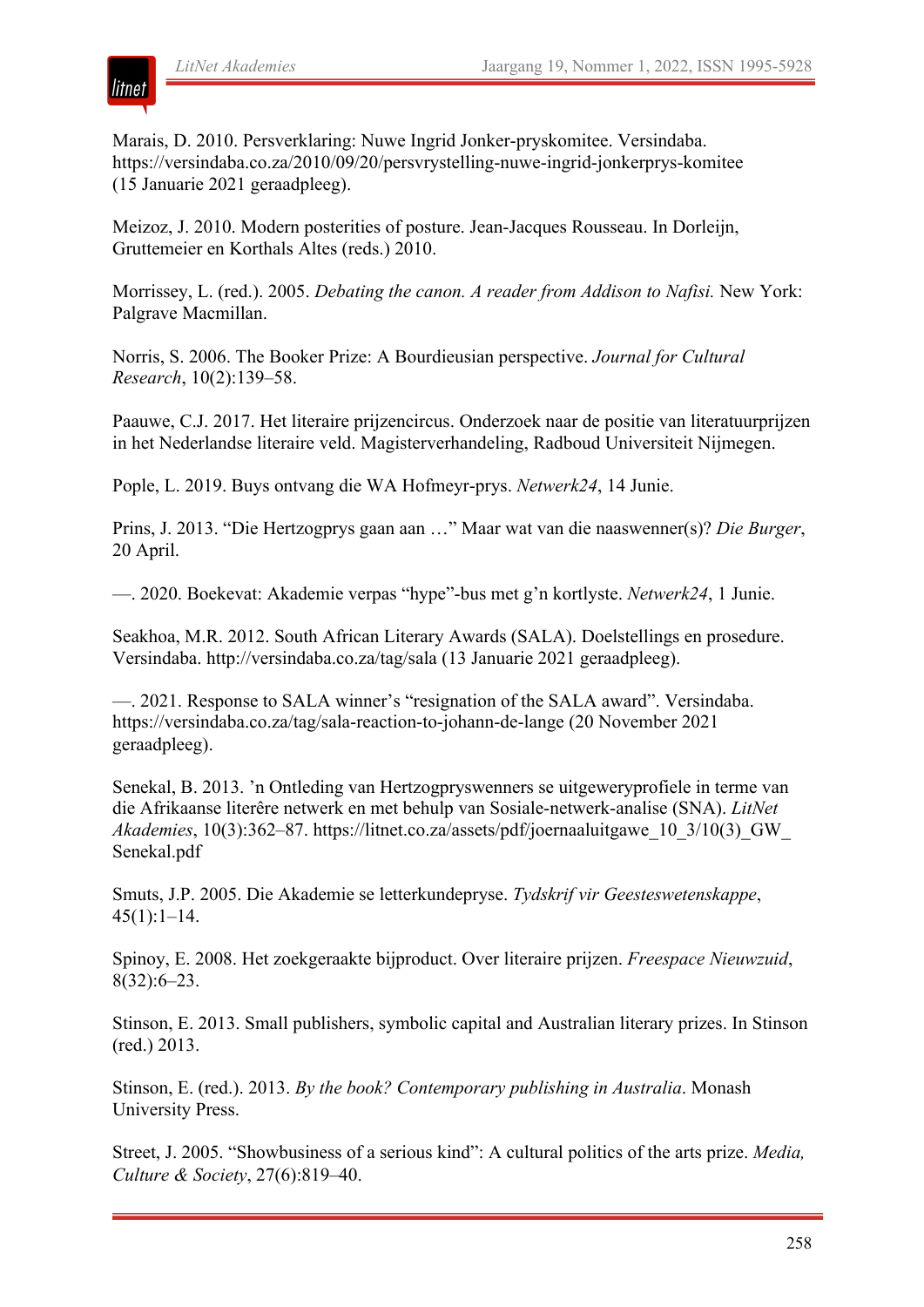

Strelka, J. (red.). 1969. *Problems of literary evaluation. Yearbook of comparative criticism. Volume II.* University Park: Pennsylvania State University Press.

Suid-Afrikaanse Akademie vir Wetenskap en Kuns. s.j. http://www.akademie.co.za/ aktiwiteite/pryse (15 Januarie 2021 geraadpleeg).

Van Coller, H. 1995. Die politieke magspel rondom taal en letterkunde in die nuwe Suid-Afrika. *Tydskrif vir Letterkunde*, 33(3):47–57.

—. 2010. 'n Kritiese blik op enkele van die literêre pryse van die Suid-Afrikaanse Akademie vir Wetenskap en Kuns. *Tydskrif vir Geesteswetenskappe*, 50(4):484–501.

Van Gorp, H., D. Delabastita en R. Ghesquiere. 2007. *Lexicon van literaire termen*. Mechelen: Wolters Plantyn.

Van Jaarsveld, A. 2017. Die Hertzogprys vir drama: Griekse tragedie, Middeleeuse moraliteitspel of negentiende-eeuse realiteit – die problematiek en uitdagings binne die drama-"industrie" en die invloed daarop by die toekenningsproses. *Tydskrif vir Geesteswetenskappe*, 57(2-1):387–411.

Van Rees, K., S. Janssen en M. Verboord. 2006. Classificatie en literaire veld 1975–2000. Diversificatie en nivellering van grenzen tussen culturele genres. In Dorleijn en Van Rees (reds.) 2006.

Vanstaen, S. 2009. Hoera voor het boek! Onderzoek naar de functie, werking en receptie van literaire prijzen voor jeugdliteratuur in Vlaanderen. Magisterverhandeling, Katholieke Universiteit Leuven.

Venter, M.R. 2006. Die materiële produksie van Afrikaanse fiksie (1990–2005). 'n Empiriese ondersoek na die produksieprofiel en uitgeweryprofiel binne die uitgeesisteem. Doktorale proefskrif, Universiteit van Pretoria.

Verdaasdonk, H. 2008. *Snijvlakken van de literatuurwetenskap*. Nijmegen, Amsterdam: Vantilt.

Verroen, S. 1995. Literaire prijzen, wat moeten we ermee? *Ons Erfdeel*, 38(2):244–9.

Viljoen, H. 2013. [1992]. Evaluering (literêre). *Literêre terme en teorieë*. https://literaryterminology.com/index.php/e/286-evaluering-literere (15 September 2020 geraadpleeg).

#### **Eindnotas**

<sup>1</sup> *Literary prizes and cultural transfer* onder redakteurskap van Petra Broomans, Mathijs Sanders, Jeanette den Toonder en Elise Bijl verskyn ook einde 2021, ná die voltooiing van hierdie artikel.